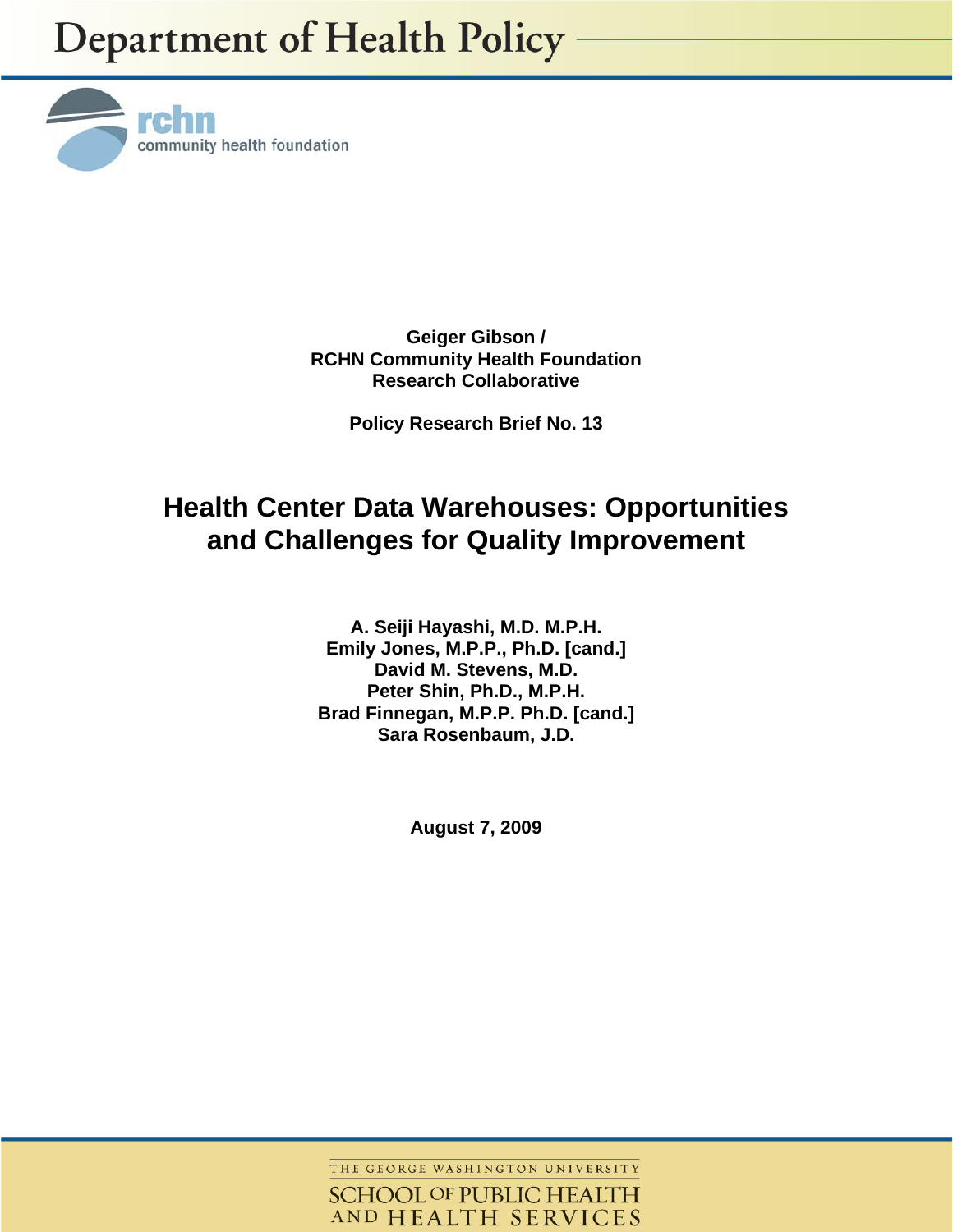# **About the Geiger Gibson / RCHN Community Health Foundation Research Collaborative**

The Geiger Gibson Program in Community Health Policy, established in 2003 and named after human rights and health center pioneers Drs. H. Jack Geiger and Count Gibson, is part of the School of Public Health and Health Services at The George Washington University. It focuses on the history and contributions of health centers and the major policy issues that affect health centers, their communities, and the patients that they serve.

The RCHN Community Health Foundation, founded in October 2005, is a not-for-profit foundation whose mission is to support community health centers through strategic investment, outreach, education, and cutting-edge health policy research. The only foundation in the country dedicated to community health centers, the Foundation builds on health centers' 40-year commitment to the provision of accessible, high quality, community-based healthcare services for underserved and medically vulnerable populations. The Foundation's gift to the Geiger Gibson program supports health center research and scholarship.

Additional information about the Research Collaborative can be found online at gwumc.edu/sphhs/departments/healthpolicy/ggprogram or at rchnfoundation.org.

# **Acknowledgements**

The authors would like to acknowledge the enormous contributions of the following individuals and organizations: Kim Sibilsky, John Cahill, Fay Thiel, Bruce Wiegand, and Laverne Wiley at the Michigan Primary Care Association; Dan McKinnon at East Jordan Family Health Center; Roger Rushlow and Lisa Brunell at Health Delivery, Inc.; Claudette Rishotte at Sterling Area Health Center; and John Fournier at Ingham County Health Department. In addition, we are also grateful to Leighton Ku, Wanda Montalvo, Marsha Regenstein, Stephanie Spilde, Angela Trotta.

This study was funded by the RCHN Community Health Foundation. Conclusions or opinions expressed in this report are those of the authors and do not necessarily reflect the views of the sponsors or The George Washington University.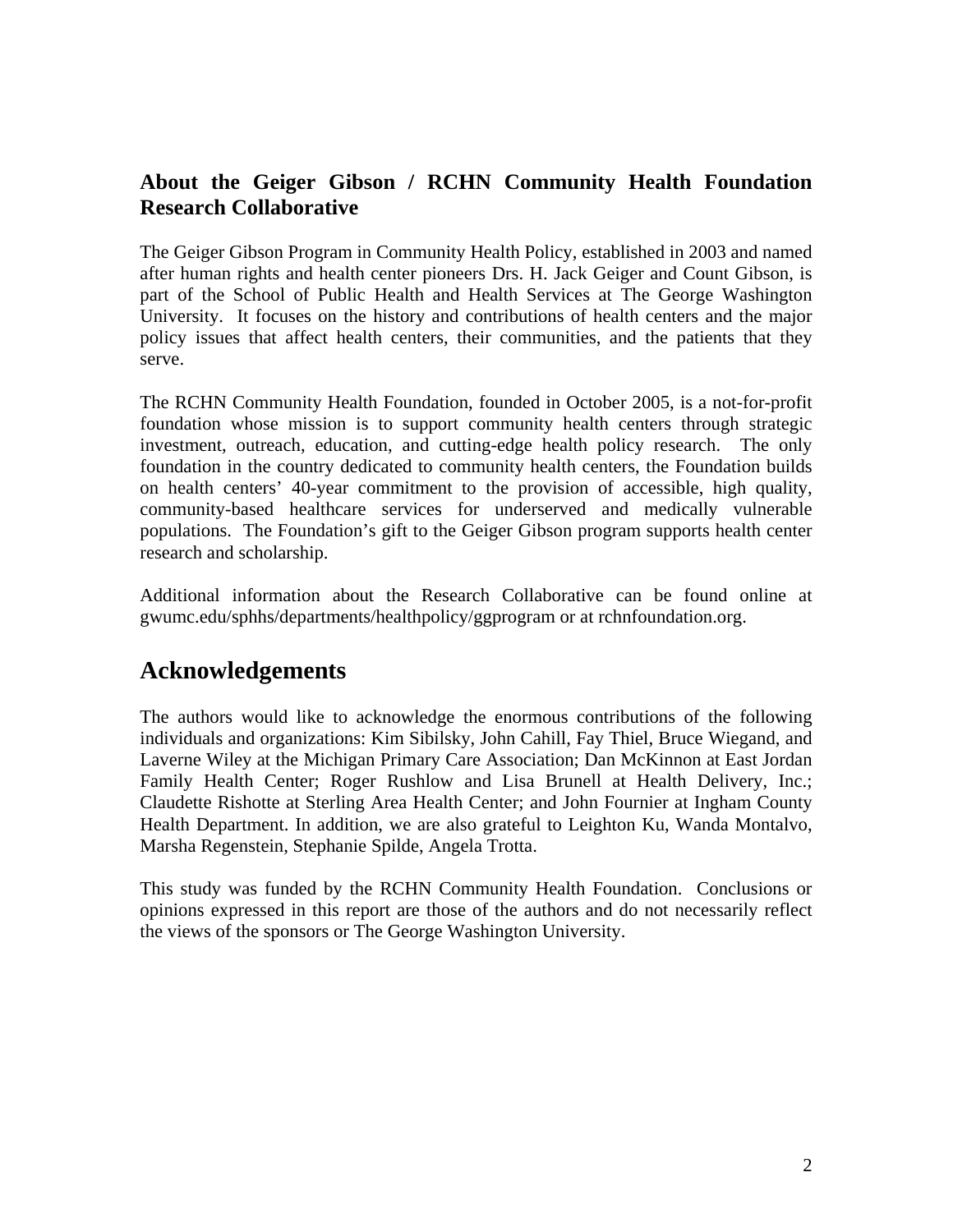## **EXECUTIVE SUMMARY**

The Health Disparities Collaboratives funded by the Health Resources and Services Administration have catapulted federally-qualified health centers to the forefront of quality improvement innovation and technology. The nationwide learning networks and national results reporting have enabled health centers collectively to improve their performance. Building on these advancements, health center controlled networks (HCCN) and primary care associations (PCA) have developed data repositories that contain rich quality of care information. While the information has potential for use both for practice improvement as well as for policy deliberations, there is little information about HCCN and PCA capacity and infrastructure.

This Policy Research Brief reports on a pilot effort to leverage the growing presence of health center data warehouses to advance health care quality improvement through data sharing and exchange. This project builds on a partnership between the Michigan Primary Care Association and The George Washington University's Geiger Gibson/RCHN Community Health Foundation Research Collaborative that centers on developing approaches to using existing health center data for quality improvement.

The Michigan Primary Care Association hosts a data warehouse that includes care delivery processes and health outcome data collected for patients with diabetes, cardiovascular disease, asthma, and depression from over 100 health centers in 24 states. Despite the warehouse's technical capacity to aggregate and analyze data from all participating health centers, this function has not been fully utilized. But incredible potential exists if this data is used to create performance measures that are tailored to each center's needs, operating environment, and population served, and to provide comparative and inter-facility reporting. The main findings of the first exploratory phase of this project are:

- *Valuable information exists for improving health center operations and policies.* Health centers possess rich information that can be utilized to optimize health center operations if it is aggregated and used to construct stratified comparative performance measures.
- *Health centers are willing to share data if there is trust and shared vision.* Health centers are enthusiastic about maximizing their use of data. The burden of project participation is very low since the data are already contained in the warehouse; however, health centers' trust and a sense of shared vision are necessary before data sharing can occur.
- *The warehouse has the potential to improve quality of care for entire populations and regions.* Since health centers provide care for large percentage of medically underserved areas and populations, improving quality of care is vital and can impact population-level health status.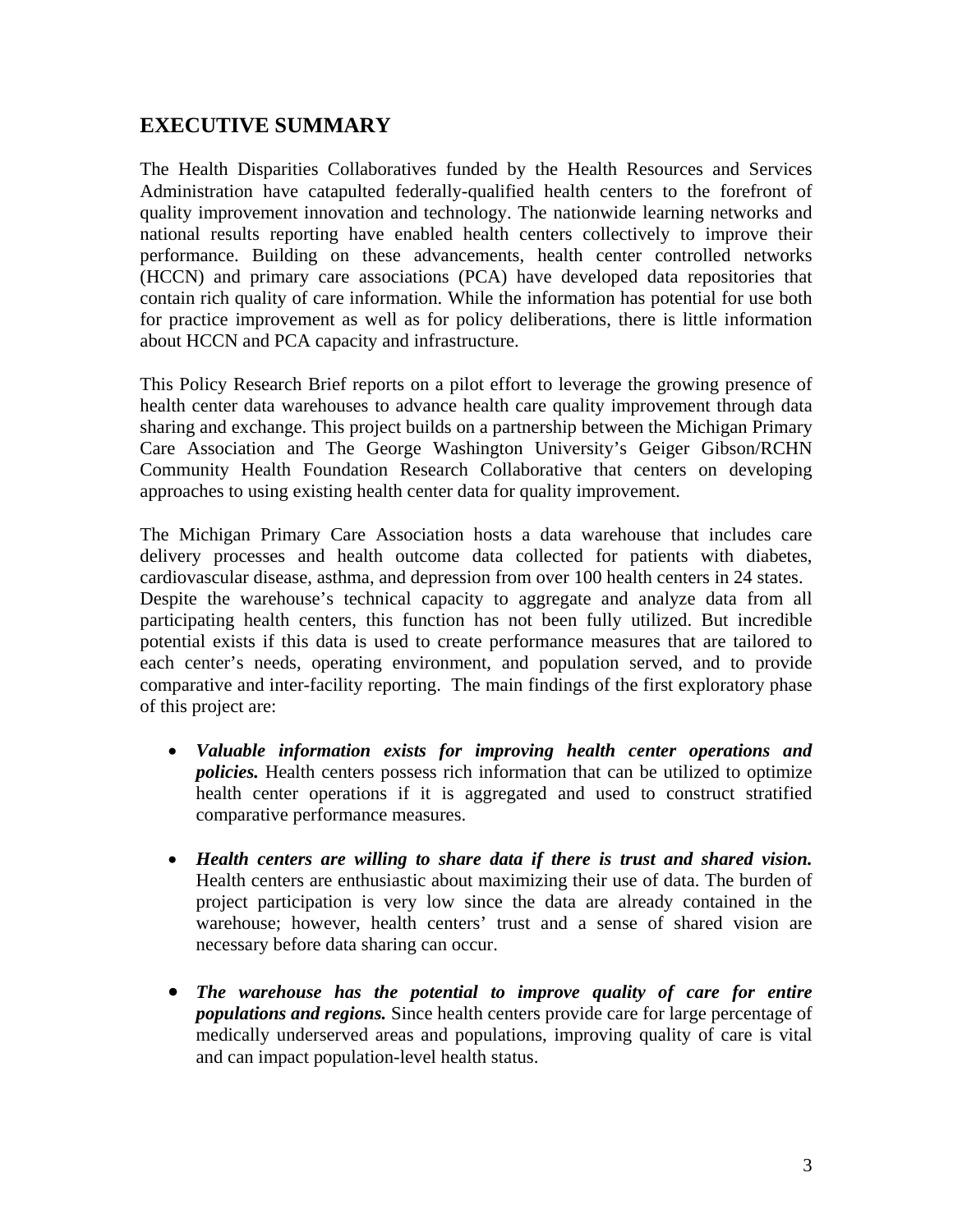- *Performance data alone is insufficient for meaningful quality improvement.* The ability to profile health center performance using various operational and systems analyses is still insufficient for direct application for quality improvement. Identification of high performing health centers must be coupled with information regarding the actual practice that leads to high performance.
- *Assurance of data validity and standardized analytical methods are necessary.*  Data and methodological challenges also loom large. Inconsistent reporting and missing data pose challenges to data validity.

This multi-center, multi-state research project provides the vision and initial steps towards a national quality of care data repository (NQDR) that integrates all health centers regardless of the type of EHR or registry used. As primary care providers to over 17 million medically underserved Americans, health centers are capable of leading innovation and positively impacting the nation's health. A deliberate and coordinated effort with shared vision is necessary to realize a national health center quality of care data repository that can lead to practice transformation, and this project lays the foundation for a groundbreaking attempt to harness the power of already-collected data to drive quality improvement.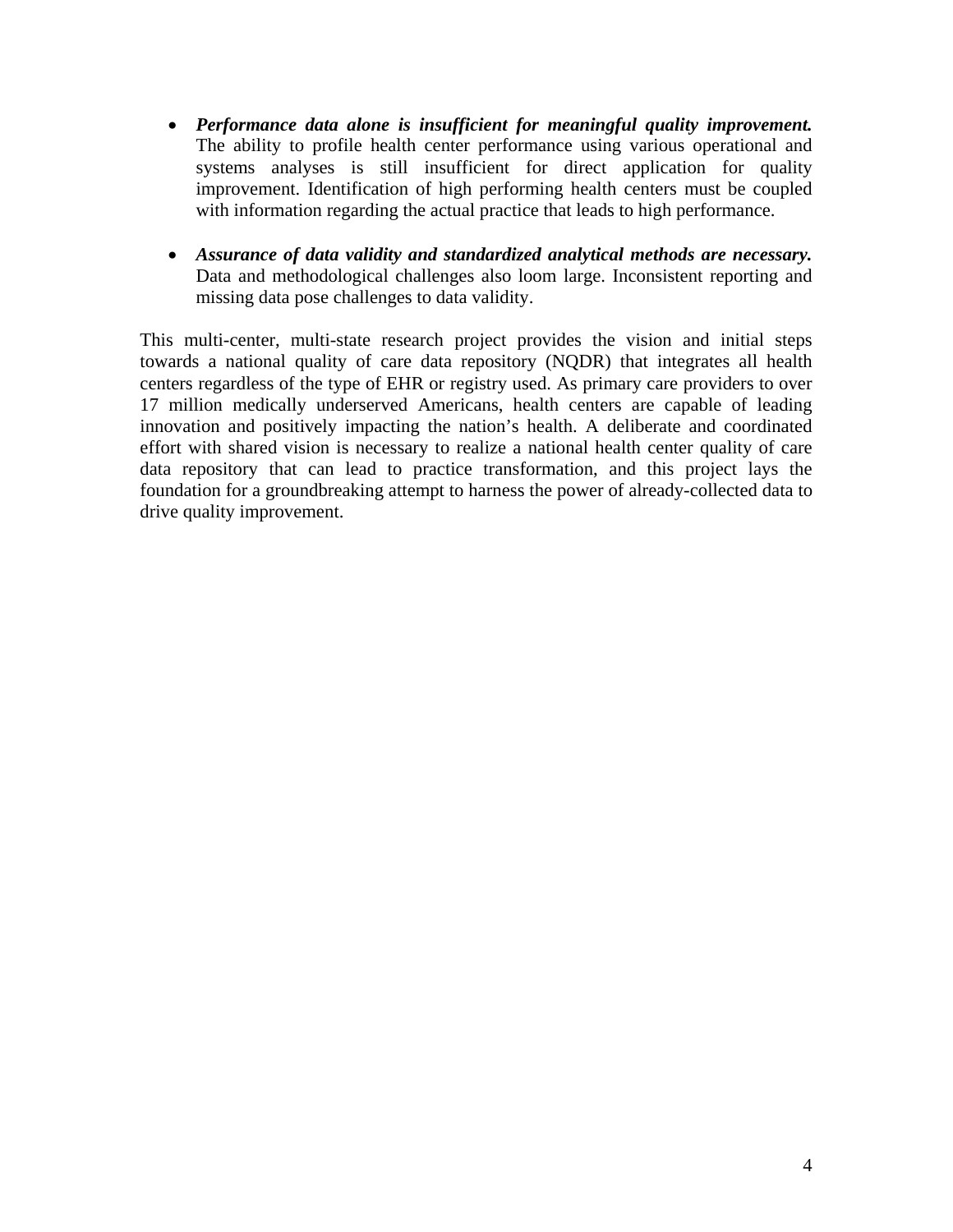### **1. INTRODUCTION**

 $\overline{a}$ 

Federally-qualified health centers ("health centers"), as the largest primary care safety net system, have been innovators and leaders in quality improvement. As of 2007, more than two-thirds of all health centers participated in the Health Disparities Collaboratives ("Collaboratives") of the Health Resources and Services Administration (HRSA) aimed at improving chronic disease care; a reflection of their unique mission to furnish high quality comprehensive health care to medically vulnerable and underserved communities and populations.<sup>1</sup>

Health centers assess the quality of care delivered to their patients using various performance measures developed by the Collaboratives or endorsed by others (e.g. National Quality Forum.)<sup>2</sup> A health center's performance on a particular measure becomes especially useful when comparisons can be made over time to another primary care practice or to a group of practices. HRSA created the Health Disparities National Results (HDNR) website for the Collaborative's health centers to track and assess their impact on chronic conditions on a monthly basis.<sup>3</sup> With performance measures aggregated from adequate numbers of health centers, HDNR provided a platform for generating meaningful trends and developing benchmarks.

Although national and regional performance benchmarks are considered useful, they often do not translate directly into interventions specific enough to improve quality of care. How a health center achieves high performance depends greatly on its practice characteristics, available resources, and the population served. For example, wishing to improve diabetes care, a large urban health center serving predominantly African Americans may look for best practices at other health centers with similar practice characteristics, rather than a small rural migrant health center serving mostly Latinos in another region of the country.

Because HDNR compiles summary data excluding patient-level detail, full analysis of individual health center performance is difficult. In order to create this level of detail, health centers must be willing to not only share their disaggregated quality indicators, but also to share adequate details about their practice and practice environments. Data repositories that contain this level of detail already exist in health center controlled networks (HCCN) and a number of health center data warehouses. However, very little has been documented on the capabilities of these HCCNs and data warehouses, and the extent to which they use the detailed data for quality improvement.

<sup>&</sup>lt;sup>1</sup> Landon B, Hicks L, O'Malley J, Lieu T, Keegan T, McNeil B, E Guadagnoli. 2007. "Improving the Management of Chronic Disease at Community Health Centers." *The New England Journal of Medicine* 356(9): 921-934.

<sup>&</sup>lt;sup>2</sup> Health Resources and Services Administration. 2005. "Diabetes Phase 2 Measures." Health Disparities Collaboratives. Accessed on July 29, 2009 at www.healthdisparities.net; National Quality Forum. March 2008. "National Voluntary Consensus Standards or Ambulatory Care – Part 1." Available at www.qualityforum.org.<br><sup>3</sup> HRSA National Results Sharing site: http://www.hdnr.org/html/FAQ\_Guest.aspx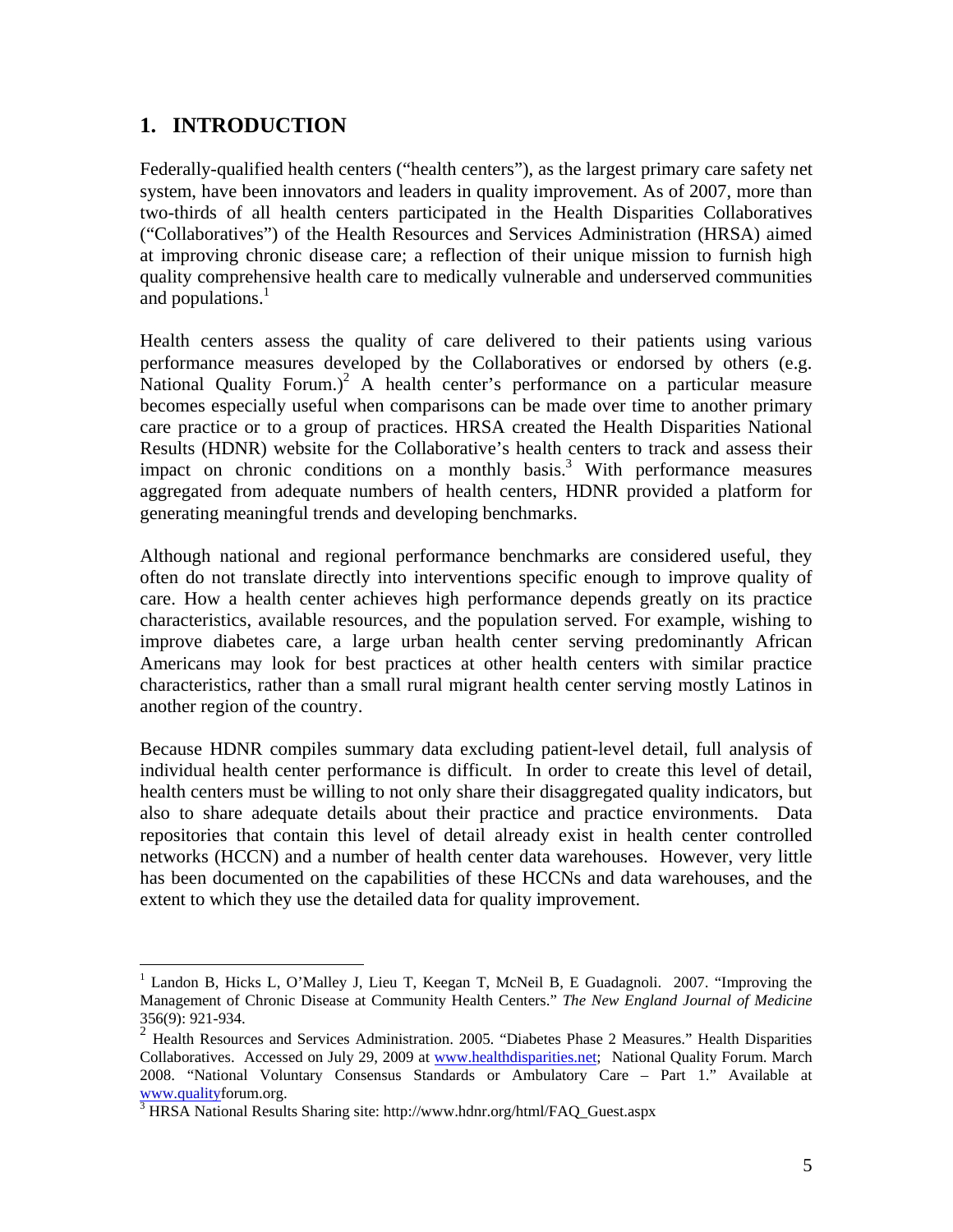This Policy Research Brief reports on a pilot effort to leverage the growing presence of health center data warehouses to advance health care quality improvement through data sharing and exchange. The warehouse used in this initial effort is maintained by the Michigan Primary Care Association (MPCA), and includes one of the largest health center data repositories collected from over 100 health centers in 24 states. This pilot effort builds on a partnership between MPCA and The George Washington University's Geiger Gibson/RCHN Community Health Foundation Research Collaborative, which centers on developing approaches to the use of health center data for quality improvement.

This brief reports on preliminary performance measures, analytical approaches for quality improvement and related health policy, and the potential for a national health information exchange.

# **2. BACKGROUND**

 $\overline{a}$ 

### **Quality Improvement Initiatives in Health Centers**

The Institute of Medicine (IOM) defines health care quality as "the degree to which health services for individuals and populations increase the likelihood of desired health outcomes and are consistent with current professional knowledge."<sup>4</sup> Health centers have embraced the mission to provide the high quality of care that the IOM further describes as being safe, effective, patient-centered, timely, efficient, and equitable. Health centers have long served as laboratories for addressing unmet health and social needs of vulnerable populations and have engaged in unique quality improvement initiatives, relying on the strength of their data collection efforts and the advantages of networking with other health centers to share information and best practices. Health centers also engage in extensive mandatory public reporting of patients, revenues, staffing, and performance and are thus accustomed to operating with a relatively high degree of information transparency.

During the 1990s, in a strategic decision similar to that pursued by the Veterans Administration, the health center program developed a system-wide quality improvement strategy. This strategy evolved from simple convenience sampling of patient medical records to assess adherence to the use of evidence-based guidelines through patient registries. An early example of this quality improvement initiative using a standardized, population-based health center management and tracking system is the Clinical Assessment Software Application (CASA) for childhood immunizations, which was designed by the Centers for Disease Control and Prevention (CDC) for use in a pilot

<sup>&</sup>lt;sup>4</sup> Institute of Medicine. 2001. Crossing the Quality Chasm: A New Health System for the  $21<sup>st</sup>$  Century, National Academy Press. Washington, DC.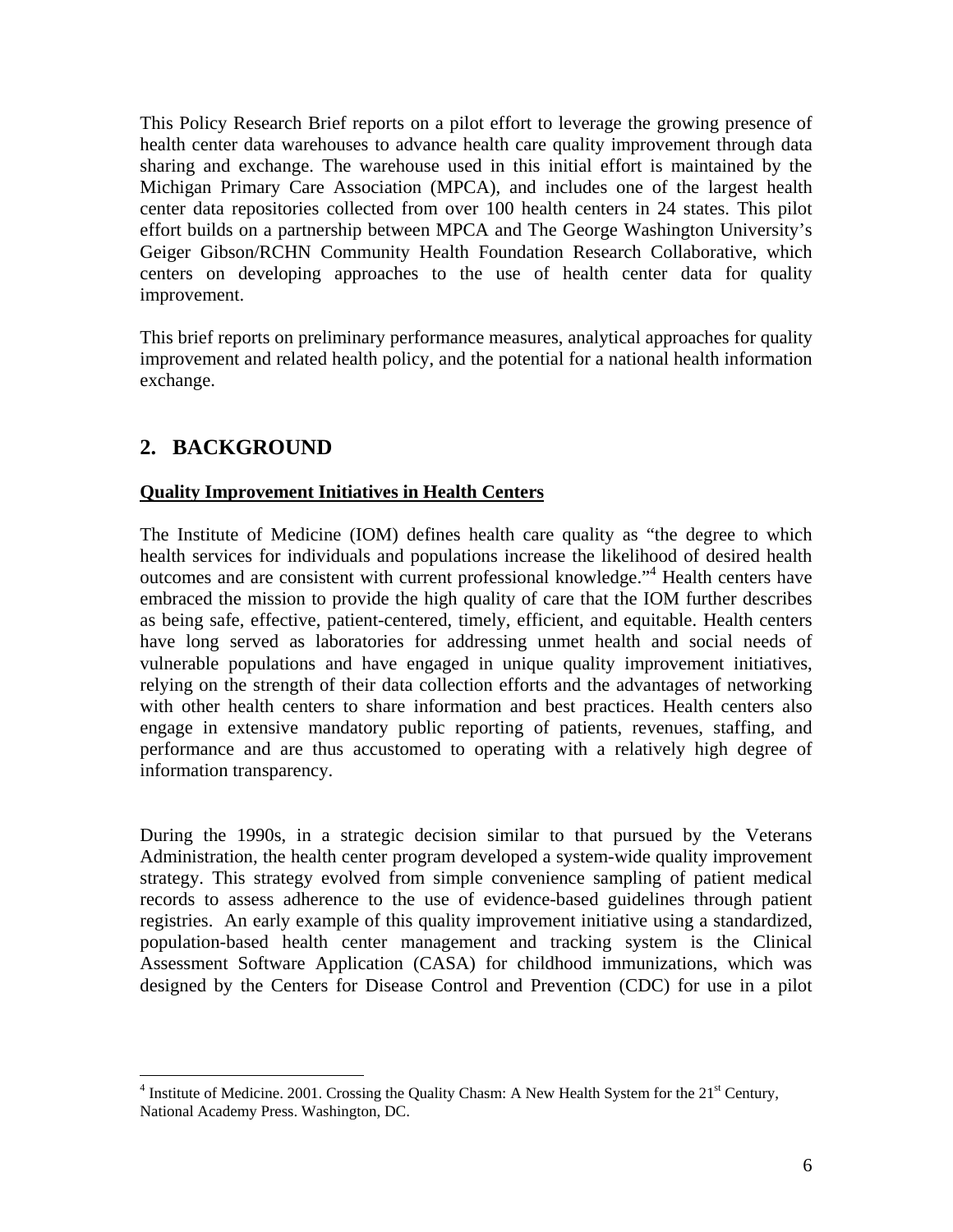program (Together for Tots) that took place between 1995 and 2002 and included health centers in ten states. $5$ 

Recognizing the special characteristics of health centers and their critical role in caring for underserved populations, HRSA launched the Collaboratives in 1998. The purpose of the Collaboratives was to improve chronic disease care management, primarily through the application of systematic quality improvement efforts in a cohort of centers. The expectation was that these centers would serve as models and the best practices would be disseminated to other centers.<sup>6</sup> The Collaboratives used a "communities of practice" learning network framework to implement and disseminate rapid cycle quality improvement methods based on Wagner's chronic care model.7 This structured learning network involved state and regional health center primary care associations (PCAs), as well as individual health centers, and the process centered on facilitating iterative dialog, exchanging ideas, and improving information flow across state and regional strata.<sup>8</sup> Researchers have documented the effectiveness of the program in improving quality of care for low-income patients with diabetes, hypertension, and asthma.<sup>9</sup> Other studies indicate that the quality of care provided by health centers often meets or exceeds the national average.<sup>10</sup>

The Collaboratives originally focused on diabetes and quickly expanded to include other chronic conditions such as cardiovascular disease, asthma, depression, and cancer, as well as other issues such as general prevention, access, practice system redesign, and oral health. As of 2008, over 900 health centers, representing over 90 percent of the total universe of centers, had participated in at least one type of Collaborative.<sup>11</sup> Consistent with health centers' active efforts to embrace the use of health information technology,

<sup>&</sup>lt;sup>5</sup> Clinical Directors Network. Together for Tots Immunization Project. Accessed on July 27, 2009 at: http://www.cdnetwork.org/NewCDN/tots.aspx 6

 $6$  In general, the Collaborative participants must adhere to strict reporting, infrastructure, and implementation requirements. For example, see the policy information notice for applicants, available at http://bphc.hrsa.gov/policy/pin0107/introduction.htm

<sup>&</sup>lt;sup>7</sup> Wagner EB, Austin BT, Davis C, Hindmarsh M, Schaefer J, Bonomi A. 2001. Improving Chronic Illness Care: Translating Evidence into Action. *Health Affairs* 20(6): 64-78.

<sup>&</sup>lt;sup>8</sup> The Collaboratives launched a program of education, training, and technical support aimed at developing and optimizing the available quality improvement infrastructure, capacity, and methods. Experts in QI provided individual and group support, and a website was developed with QI information, resources, and best practices that were developed with input from the coordinators and participating health centers.

<sup>9</sup> Quinn MT, Schaefer C, Chin M, DrumM, Guillen M, Rimington A, Levie JR, Kirchhoff AC, . 2007. Improving and Sustaining Diabetes Care in Community Health Centers with the Health Disparities Collaboratives. *Medical Care* 45(12): 1135-1143; Landon at al. 2007.<br><sup>10</sup> Rosenbaum S, Shin P, Dor A et al. August 2008. Uninsured and Medicaid Patients' Access to Preventive

Care: Comparison of Health Centers and Other Primary Care Providers. Geiger Gibson/RCHN Community Health Foundation Research Collaborative Research Brief #4; Chin MH, Auerbach SB, Cook S, Harrison JF, Koppert J, Jin L, Thief F, Karrison TG, Harrand AG, Schaefer CT, Takashima HT, Egbert N, Chin SC and WL McNabb. 2000. Quality of Diabetes Care in Community Health Centers. *American Journal of Public Health* 90: 431-434.<br><sup>11</sup> Grossman E, Keegan T, Lessler A, Ly MH, Huynh L, O'Malley AJ, Guadagnoli E and B Landon. 2008.

Inside the Health Disparities Collaboratives: A Detailed Exploration of Quality Improvement at Community Health Centers. *Medical Care* 46(5): 489-496.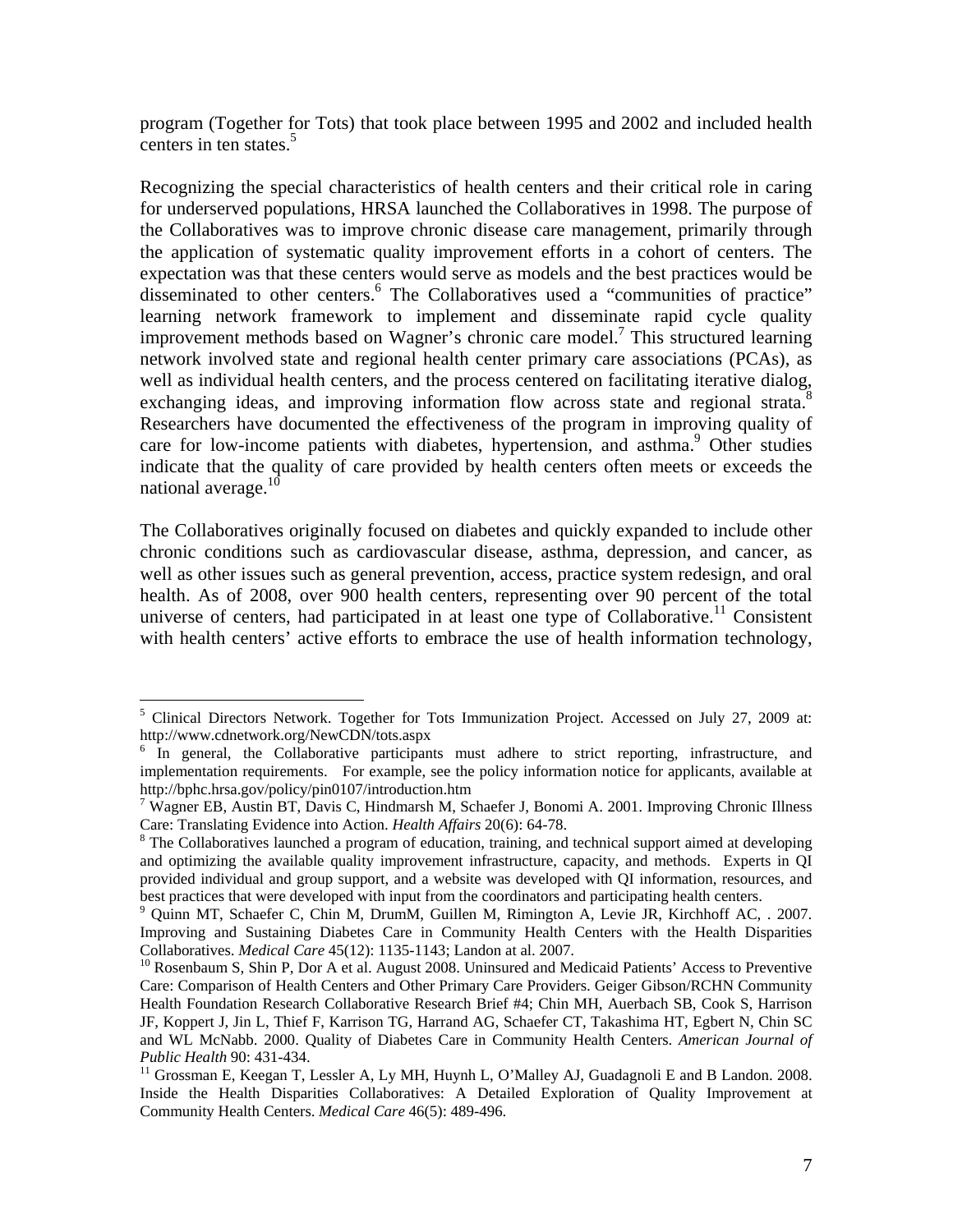the Collaboratives' collection, reporting, and analytic system relied on an electronic health data registry known as the Patient Electronic Care System (PECS).

HRSA formally ended its Collaboratives initiative in 2008; however, most health centers have continued many components of the Collaboratives, including use of the chronic care model and electronic registries. Furthermore, PCAs have continued to provide support for QI education, training, and infrastructure development.

While Together for Tots and the Collaboratives were discontinued, these initiatives provided the framework for a state-based infrastructure to provide technical assistance on quality improvement, supporting development of a platform for sharing outcome data and effective interventions, and facilitating support of senior leadership at the health center, state, and national levels.

In addition to participating in learning networks, health centers also have been early adopters of the 'medical home' model, which reflects and builds on their basic program design and has recently gained momentum as a national movement to enhance the quality and cost-effectiveness of care delivery.<sup>12</sup> The benefits of the medical home model and an orientation toward primary care are documented in a multinational meta-analysis indicating that access to a medical home is associated with better health outcomes, decreased overall costs of health care, and a reduction in disparities.<sup>13</sup> Evaluations of a pilot program in North Carolina show annual cost savings from implementing the medical homes model of  $$150-$170$  million in 2006.<sup>14</sup>

More recently, the American Recovery and Reinvestment Act (ARRA) has further incentivized the adoption of quality-oriented health information technology among health centers. The ARRA provides \$1.5 billion to health centers to improve health center infrastructure, including health information technology. In addition, an estimated 99 percent of all health center physicians are expected to qualify for Medicaid HIT adoption incentives to spur the "meaningful use" of HIT.<sup>15</sup> These investments can be expected to further advance HIT adoption by health centers. Health center networks that house large patient datasets can be expected to become an increasing focus of system-level quality improvement efforts as interest grows in understanding health care costs, quality, and efficiency across geographic regions.<sup>16</sup>

<sup>&</sup>lt;sup>12</sup> Shin P, Ku L, Jones E, Finnegan B, Rosenbaum S. 2009. Financing Community Health Centers as Patient- and Community-Centered Medical Homes: A Primer. *The Commonwealth Fund*, The George Washington University Department of Health Policy Geiger Gibson Program in Community Health Policy, Washington, DC.

<sup>&</sup>lt;sup>13</sup> Starfield B, Shi L. 2004. The Medical Home, Access to Care, and Insurance: A Review of Evidence. *Pediatrics* 113 (5): 1493-1498.

<sup>&</sup>lt;sup>14</sup> Mercer Consulting. September 19, 2007. "CCNC/ACCESS Cost Savings, State Fiscal Years 2005 and

<sup>2006</sup> Analysis." available at http://www.communitycarenc.com. 15 Finnegan B, Ku L, Shin P and Rosenbaum S. July 7, 2009. "Boosting Health Information Technology in Medicaid: The Potential Effect of the American Recovery and Reinvestment Act." Geiger Gibson/RCHN Community Health Foundation Research Collaborative Issue Brief #9.

<sup>&</sup>lt;sup>16</sup> Shin P, Ku L, Jones E, Finnegan B, Rosenbaum S, 2009.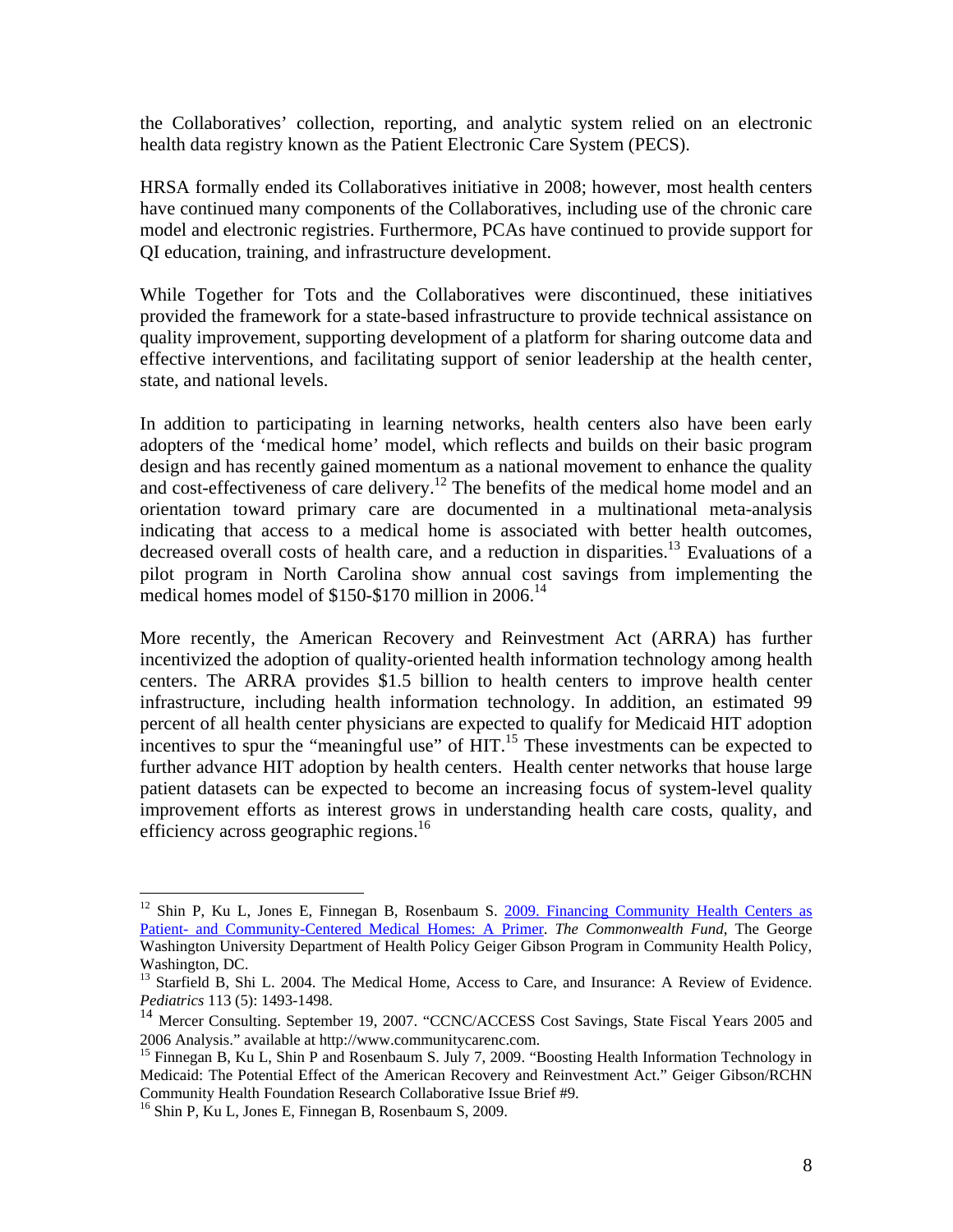#### **The Michigan Primary Care Association Data Warehouse**

During the development of the HRSA Collaboratives, the Michigan PCA (MPCA) was selected to support the participating health centers in the Midwest. As part of this work, MPCA developed the infrastructure and capacity to host and support the PECS registry used in the Collaboratives. Despite the end of formal funding for the Collaboratives, this data infrastructure was maintained and grew into the present day warehouse that hosts and supports various electronic health record applications, including PECS. The warehouse is currently maintained through a combination of contractual agreements and direct fees to the participating centers.

The MPCA data warehouse is one of several large health center-focused warehouses. Health care data warehouses are repositories of electronically stored clinical and administrative data from a variety of sources aimed at facilitating reporting and analysis.<sup>17</sup> Although the exact number of health center data warehouses is unknown, warehouses are operated by a number of state PCAs (e.g. Indiana Primary Health Care Association) or HCCNs (e.g. Oregon Community Health Information Network).<sup>18</sup>

The MPCA data warehouse has been steadily growing and currently hosts data from over 100 health center grantees in 24 states that collectively provide care to more than one million patients.<sup>19</sup> The warehouse maintains rich, patient-specific clinical data, including clinical information related to treatment (e.g. medications, health habit counseling) and biomarkers such as vital signs (e.g. blood pressure), body mass index, and laboratory results (e.g. hemoglobin A1c, cholesterol). Similarly rich data exist for cardiovascular disease, asthma, and depression.

The majority of participating health centers continue to report using PECS; however, a small but growing number of health centers now utilize electronic health records (EHRs) of various types as well as a data registry, called Cielo, to store, report, and analyze their data. Regardless of format, all of these data are included in the warehouse and data standardization software allows aggregation of data by matching similar fields (e.g. "Sex: F" can be matched with "Gender: Female"). All participating centers report detail, to varying degrees, on patient demographics, service utilization, clinical information and operational measures.

Despite the warehouse's technical capacity to aggregate data from all health centers that it hosts and thus to conduct analysis, this function has not been fully utilized. Instead, individual health centers simply generate performance reports based on their own data and use this information when designing quality improvement initiatives. Many centers

<sup>&</sup>lt;sup>17</sup> Bernstam EV, et al. 2008. "Synergies and Distinctions Between Computational Disciplines in Biomedical Research: Perspective From the Clinical and Translational Science Award Programs."

Academic Medicine, 84(7): 964-70.<br><sup>18</sup> Phone interview with Michael Lardiere, Director of Health Information Technology, National Association of Community Health Centers, July 17, 2009.

<sup>&</sup>lt;sup>19</sup> However, the data only include a subset of these patients since health center grantees often report data for only some patients (e.g., those with the chronic conditions covered by the Collaboratives) and sites due to resource limitations; see more detailed discussion below of shortcomings.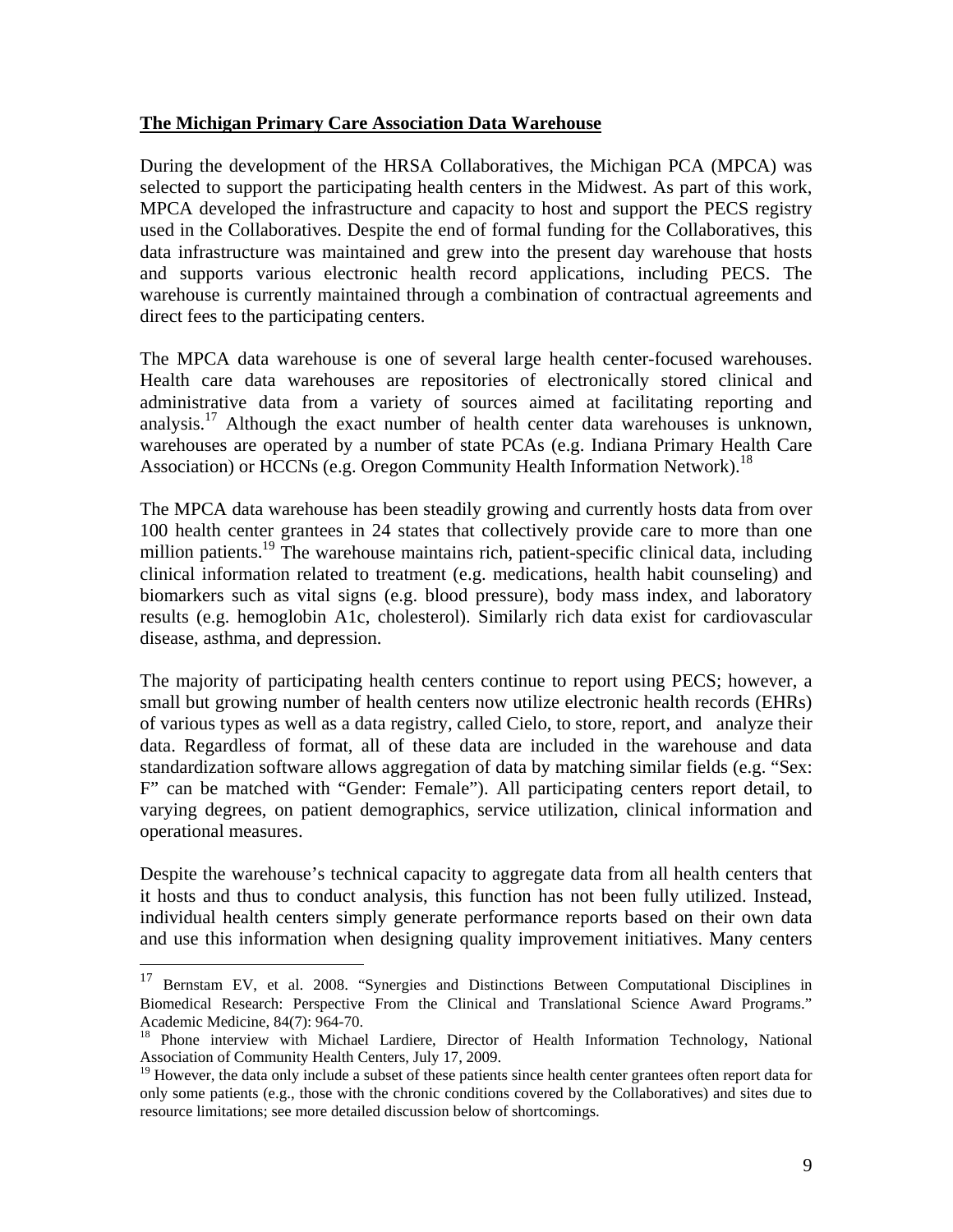mainly focus on standard reports, formerly used by the Collaboratives, concerning clinical conditions such as diabetes, heart disease, and asthma. Until now, analysis has been focused on internal rather than comparative health center performance, but some PCAs—such as Illinois—have requested statewide performance measures, enabling health centers to compare their performance to others within the state.

MPCA is aware of the potential utility of the warehouse for quality improvement; however, various factors have impeded expansion of technical and analytical capabilities. As a fee-based service, the data warehouse is accountable for the technical support it provides to *individual health centers*, and aggregation and data analysis are not currently included in the scope of services. Furthermore, many health centers may be reluctant to be compared to others, fearing that their reputation or funding could be jeopardized. As a result, the analytical capacity necessary for data mining and analysis have not been developed fully. In order to overcome these challenges, MPCA and The George Washington University's (GW) Geiger Gibson/RCHN Research Collaborative partnered to execute Phase I of this project.

### **3. THE MPCA-GW GEIGER GIBSON/RCHN RESEARCH COLLABORATIVE PROJECT**

#### **Project Goals and Objectives**

The overarching goal of the MPCA-GW data warehouse project is to guide quality improvement efforts, and thus bolster quality of care, by providing decision support to health centers and PCAs for program operations and policymaking purposes. The first phase of the project consisted of examining the stored data, identifying the parameters measured, and beginning analysis. Subsequent phases will expand the project to include more customized benchmarking and case studies of high performers to describe care delivery processes and other characteristics which may lead to their high performance. This may include health center size, staffing patterns, population served, urban/rural location, funding sources, and financial health. Below we describe the results of the first phase and their implications for the project's future. We also discuss the challenges and opportunities inherent in this type of effort to improve performance.

#### **Building the Project**

Establishing partnerships and working relationships is critical to any effort on this scale, and this project requires multi-tiered collaboration. Researchers from GW work closely with MPCA staff, who provide strategic vision, a communication conduit to individual health centers, and technical expertise with the data warehouse. A steering committee comprised of MPCA staff, experts in quality improvement and health information technology, and health center leadership—guides the agenda, facilitates collaboration, and provides real-world knowledge of the needs and constraints on health centers that are pursuing data-driven quality improvement initiatives.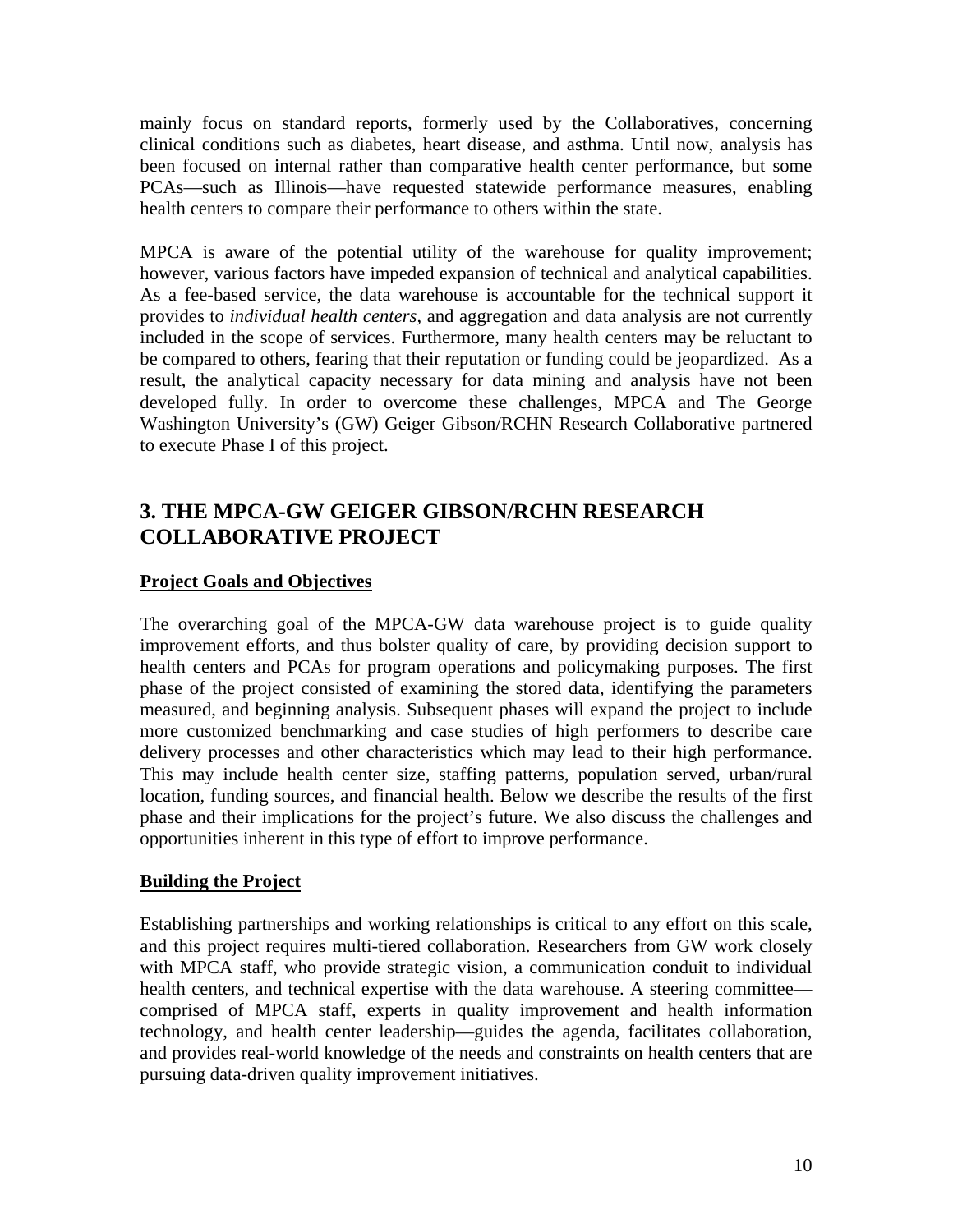Although the contracts between the health centers and MPCA to host the data in the warehouse do not prohibit MPCA from aggregating and analyzing the data, MPCA recommended that data use agreements be obtained from each health center specifically for this project. The agreement describes the project and the intended uses of the data, and specifies that health center-level data would not be shared with others without permission. The additional burden on health centers is extremely low, since the data is already being reported and stored in the data warehouse.

GW researchers created a series of data tables that were populated by the warehouse systems administrator to avoid the disclosure of protected health information to the GW researchers. Tables 1 and 2 describe some of the data contained in the warehouse; we used only PECS data since the fields and data entry formats were more consistent. Of the over 250,000 patients for whom data was available in the warehouse, data for 182,177 patients were reported using PECS. This represents 1.1 percent of all health center patients nationally (16 million). Table 1 includes health center patients with at least one chronic disease diagnosis, and many patients have multiple diagnoses. The large numbers of patients with diabetes and hypertension reflect the high disease prevalence among the health center patient population, as well as health centers' higher participation rate in the Collaboratives focused on diabetes and cardiovascular disease.

| Table 1. Number of Patients with Select Diagnoses |                |                    |  |  |  |
|---------------------------------------------------|----------------|--------------------|--|--|--|
|                                                   |                | Data Warehouse     |  |  |  |
| <b>Diagnosis</b>                                  | All U.S. FQHCs | (% of All US FQHC) |  |  |  |
| Total                                             | 16,050,835     | 182,177 (1.1%)     |  |  |  |
| <b>Diabetes</b>                                   | 1,010,844      | 90,076 (8.9%)      |  |  |  |
| Hypertension                                      | 1,584,992      | 69,987 (4.4%)      |  |  |  |
| Asthma                                            | 470,874        | 10,601 (2.3%)      |  |  |  |
| Depression                                        | 506,442        | 22,644 (4.5%)      |  |  |  |

Source: Analysis of Michigan data warehouse and Uniform Data System data.

Table 2 provides information on patient characteristics of those with PECS data in the data warehouse. The overall male/female ratio (33.2 percent/66.5 percent) shows higher inclusion rates for females compared to the national health center ratio.20 Race and ethnicity data show that half of patients in the warehouse are racial and ethnic minorities, reflecting the overall patient composition among health centers in the region.<sup>21</sup> In 2007, close to a quarter of the patients were covered by Medicaid (versus 35.4 percent at health centers nationally), 11 percent had private insurance (versus 15.5 percent nationally), and a third were uninsured (versus 38.9 percent nationally). A total of 23 percent of all patients were identified as having the "other" insurance type, which may represent Medicaid managed care or other insurance types (e.g. Medicare fee for service, Medicare Advantage, or private insurance) that were not identifiable at this stage.

1

 $20$  GW Analyses of UDS data, 2007.

<sup>&</sup>lt;sup>21</sup> GW Analyses of UDS data, 2007.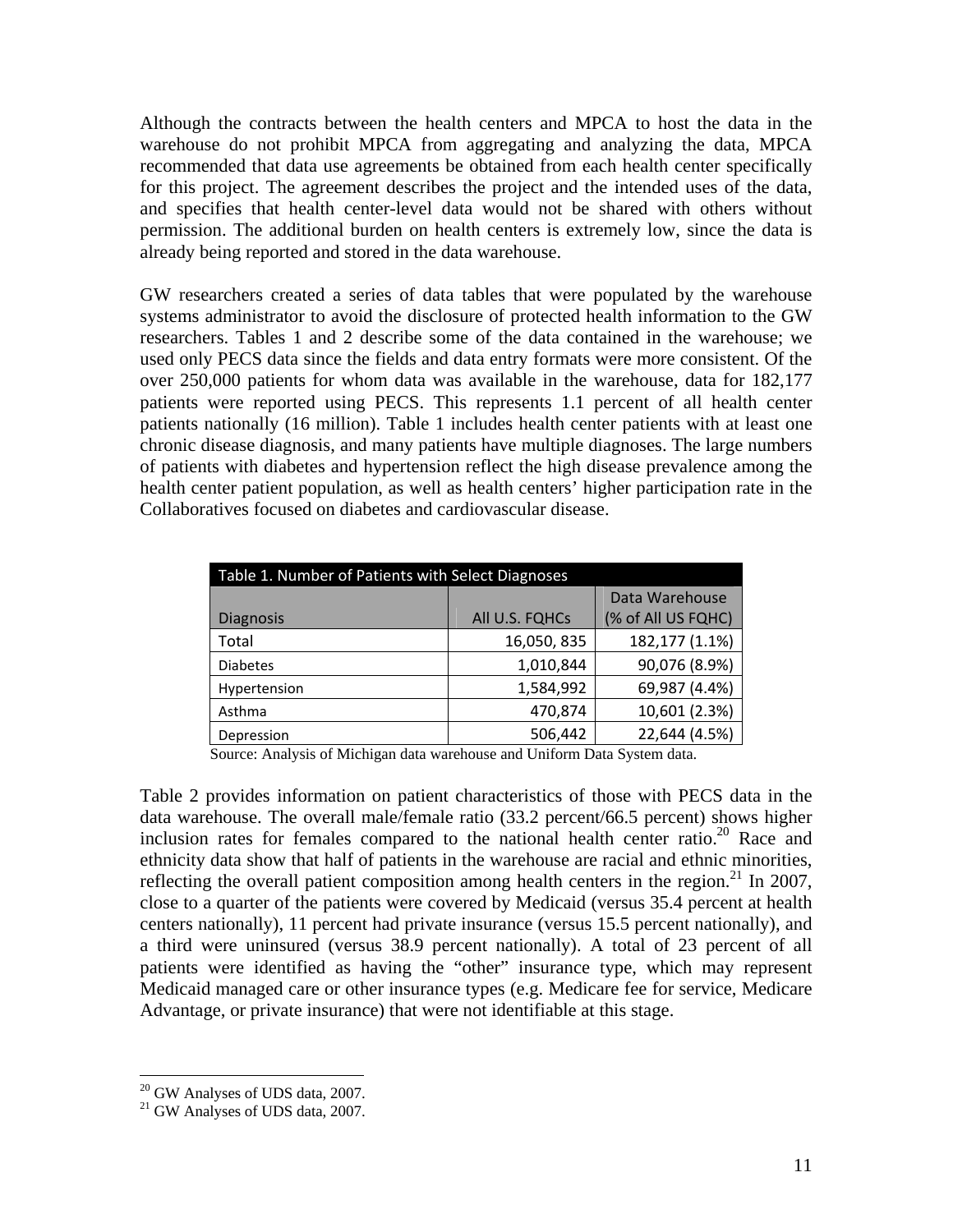| Table 2. Patient Characteristics |                |                |
|----------------------------------|----------------|----------------|
| Characteristic                   | All U.S. FQHCs | Data Warehouse |
| Total                            | 16,050, 835    | 182,177        |
| Gender                           |                |                |
| Male                             | 40.7%          | 33.2%          |
| Female                           | 59.3%          | 66.5%          |
| Race/Ethnicity                   |                |                |
| American Indian/Alaska Native    | 1.20%          | 0.7%           |
| Asian/Pacific Islander           | 3.40%          | 1.4%           |
| <b>Black / African American</b>  | 22%            | 20.9%          |
| Hispanic/Latino                  | 33.8%*         | 24.6%          |
| White                            | 49.70%         | 41.6%          |
| Other                            | 20.3%**        | 10.8%          |
| Insurance                        |                |                |
| Medicaid                         | 35.40%         | 21.4%          |
| Medicare                         | 7.60%          | 8.6%           |
| Medicare-Medicaid (dual          |                |                |
| eligible)                        | NА             | 2.4%           |
| Private                          | 15.50%         | 11.0%          |
| Other                            | 2.60%          | 23.2%          |
| Uninsured                        | 38.90%         | 33.5%          |

Source: Analysis of Michigan data warehouse and Uniform Data System data.

#### **Defining Meaningful Performance**

In order to evaluate the value of this dataset for performance improvement, MPCA identified four Michigan health centers with a track record of participating in quality improvement initiatives, and invited their participation in a pilot to assess the results and data analysis methods. The pilot group is diverse in terms of urban/rural location and special programs such as migrant, homeless, and school-based clinics.

Table 3 shows the four pilot health centers' practice characteristics based on federal designations and geography. Each health center has multiple sites, and many of these serve distinct populations. Of note, not all sites report their data to the warehouse nor are all patients at the sites included. Currently, the warehouse generates performance reports at the health center organization level irrespective of the number of sites. This means that performance measures for HC-C is an aggregate of their ten community, migrant, and school-based sites. Although disaggregation to specific sites is possible, this adds considerable additional work. Another approach may be to analyze performance across select health centers that specialize in certain populations such as migrants or homeless; however, this would drastically reduce the number of health centers included in an analysis.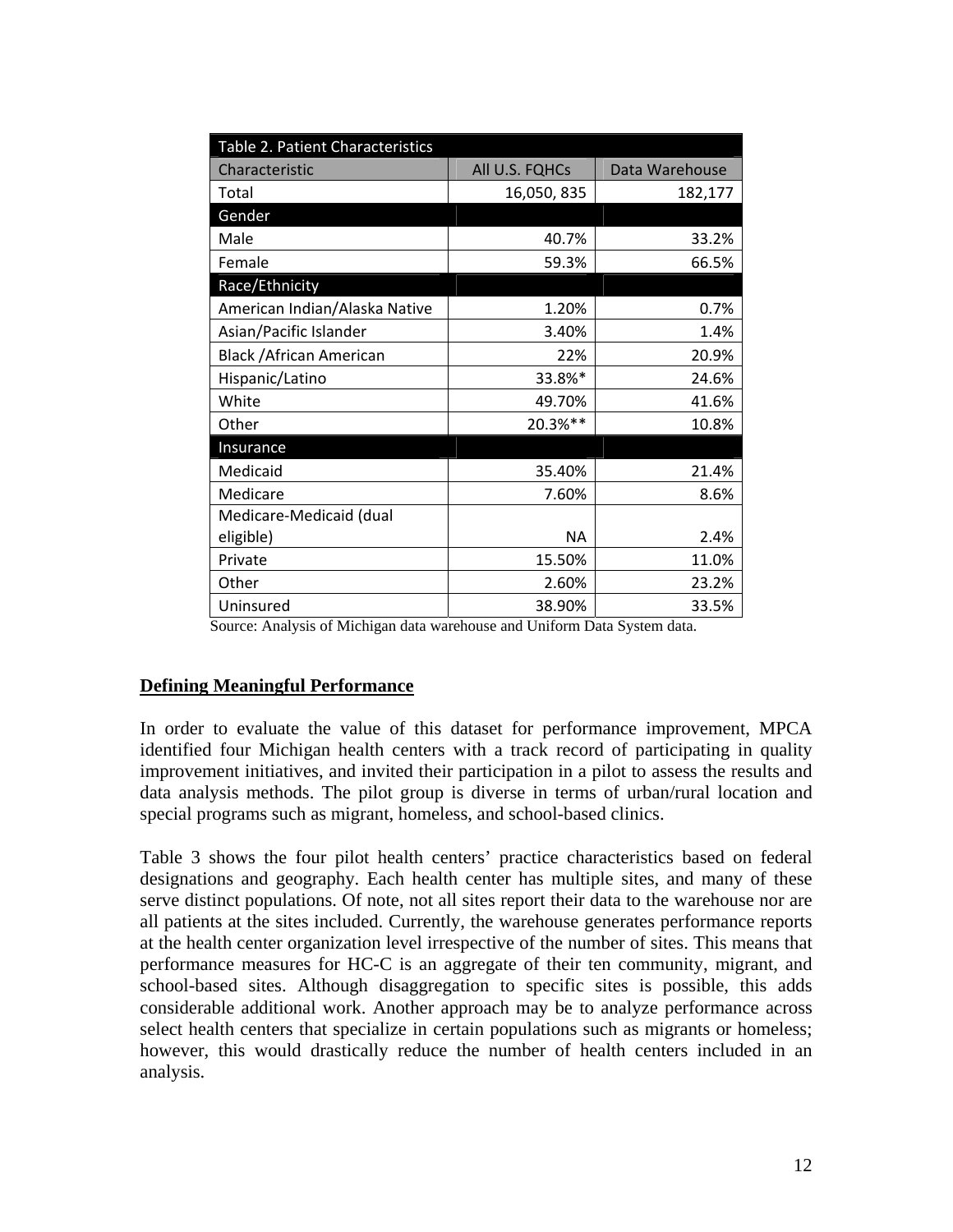| <b>Table 3. Health Centers and Their Site Characteristics</b> |     |         |               |                          |                  |       |       |
|---------------------------------------------------------------|-----|---------|---------------|--------------------------|------------------|-------|-------|
| <b>Health Center</b><br>Organizations                         | CHC | Migrant | Home-<br>less | Public<br><b>Housing</b> | School-<br>based | Rural | Urban |
| $HC-A$                                                        | x   |         |               |                          |                  | х     |       |
| $HC-B$                                                        |     |         |               |                          |                  |       |       |
| $HC-C$                                                        | x   | x       |               |                          | х                |       |       |
| $HC-D$                                                        | х   |         |               |                          |                  |       |       |

Source: Analysis of Michigan data warehouse data.

Figures 1 and 2 show patient characteristics for the pilot health centers. Patients at Health Center A and Health Center D are almost all white and differ significantly from Health Centers B and C. This information may help health centers with similar patient characteristics share ways to provide culturally competent services and address racial and ethnic disparities to improve the overall quality of care. The MPCA data warehouse collects language data, but reporting by the health centers has been inconsistent. Using ethnicity data, however, some observations may be possible, particularly for Hispanic ethnicity and limited English proficiency.



Source: Analysis of Michigan data warehouse data.

Besides patient race and ethnicity, Health Centers A and D have similar proportions of patient insurance types: both have many more privately insured patients compared to Health Centers B and C. Comparisons of health insurance information may be helpful for health center QI in a number of ways. Health insurance is often linked to the availability of specialists, medications, and other supportive services important to disease management and may affect quality of care. Furthermore, specific health plans may have care management programs useful to subpopulations of patients such as language support. This information may help health centers partner with other health centers that have similar needs and learn from each other how to structure clinical operations. Health centers with a large uninsured population may be able to work together to identify other resources or gain access to coverage for their patients.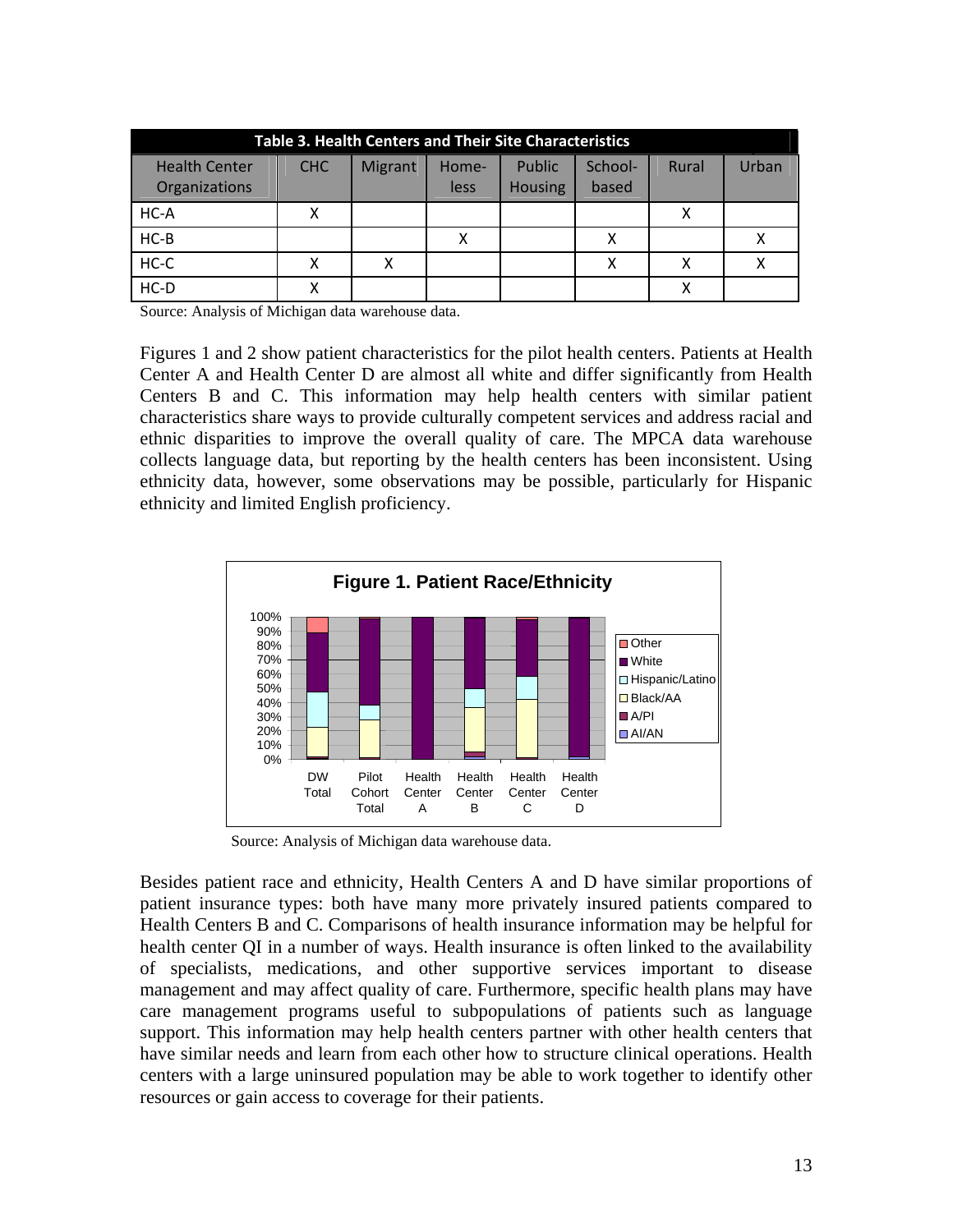

Source: Analysis of Michigan data warehouse data.

One of the primary objectives for examining the warehouse data is to stratify health centers by performance on quality indicators and identify high-performing health centers. Table 4 uses diabetes measures to compare the pilot health centers to the national rate, the warehouse mean, and the highest- and lowest-performing quartiles. Process of care measures attempt to measure care delivery, regardless of outcome. Outcomes are actual clinical measures, reflecting how well chronic conditions are controlled in the patient. Access to additional care and education are captured through inclusion of two criteria: whether the patient received a referral for services—such as dental and nutrition counseling—and whether the patient actually received the service.

The pilot health centers exceed national and warehouse means for the "Process of Care" measures, but fall short of the top quartile. Similarly, the pilot group exceeds the warehouse mean but performs with the second quartile for five of six "Clinical Outcome" measures. The pilot group performed less well with respect to the "Access to Additional Care and Education" measures, but examining the raw data and discussions with the pilot health centers revealed that many do not report on these measures. However, because missing data was factored as a "0," the combined performance results were reduced. This approach to addressing missing data raises the issue of determining which measures to consider based on the percentage of health centers that report them. This is a key point since it may alter the identification of high-performing health centers.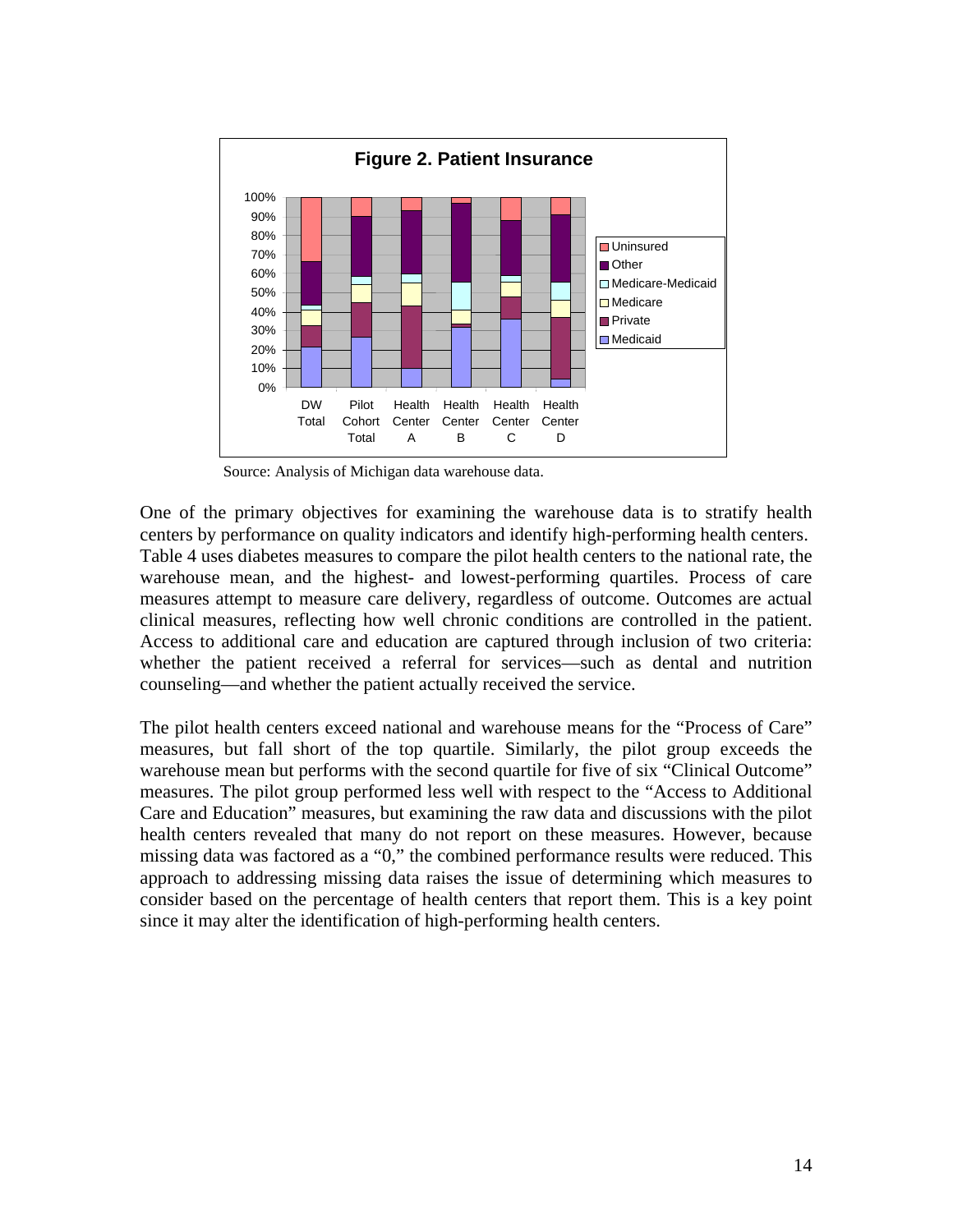| Table 4. Quality of Care Performance for Diabetes, 2007 |                |           |              |            |                   |
|---------------------------------------------------------|----------------|-----------|--------------|------------|-------------------|
|                                                         | Nat'l          | Warehouse | Rate for Top | Rate for   | Pilot             |
|                                                         | <b>HC Rate</b> | Mean      | 25%          | Bottom 25% | <b>Group Rate</b> |
| <b>Processes of Care</b>                                |                |           |              |            |                   |
| At least 1 HbA1c per year                               | <b>NA</b>      | 86.57%    | 95.70%       | 56.20%     | 93.24%            |
| Two or more HbA1c 3 mo                                  |                |           |              |            |                   |
| apart                                                   | 36.07%         | 45.18%    | 62.50%       | 11.40%     | 61.29%            |
| Lipid profile                                           | <b>NA</b>      | 57.92%    | 82.80%       | 29.70%     | 59.59%            |
| Microalbumin/Creatinine<br>Ratio                        | 28.68%         | 32.44%    | 59.80%       | 0.90%      | 43.83%            |
|                                                         |                |           |              |            |                   |
| <b>ACE Inhibitor</b>                                    | 68.51%         | 20.78%    | 37.70%       | 3.10%      | 24.72%            |
| Aspirin                                                 | 67.21%         | 19.09%    | 37.40%       | 2.00%      | 21.28%            |
| Influenza Vaccine                                       | 27.37%         | 27.08%    | 55.00%       | 1.20%      | 40.62%            |
| <b>Clinical Outcomes</b>                                |                |           |              |            |                   |
| LDL <100                                                | 53.33%         | 32.34%    | 52.70%       | 14.60%     | 35.10%            |
| LDL < 130                                               | <b>NA</b>      | 48.49%    | 72.80%       | 24.20%     | 51.66%            |
| Blood Pressure <130/80                                  | 38.65%         | 47.46%    | 57.80%       | 32.00%     | 50.32%            |
| HbA1C < 9.5                                             | <b>NA</b>      | 73.96%    | 85.60%       | 44.30%     | 82.87%            |
| % diabetics whose HbA1c                                 | <b>NA</b>      |           |              |            |                   |
| levels $\lt/=9$ percent                                 |                | 71.71%    | 83.60%       | 42.10%     | 40.33%            |
| % adults with HTN whose<br>most recent BP < 140/90      | <b>NA</b>      | 68.42%    | 78.90%       | 44.70%     |                   |
| <b>Access to Additional Care</b>                        |                |           |              |            | 74.20%            |
| and Education                                           |                |           |              |            |                   |
| Dental Exam                                             | 12.53%         | 16.44%    | 39.30%       | 0.20%      | 8.60%             |
| <b>Dental Referral</b>                                  | <b>NA</b>      | 9.96%     | 31.70%       | 0.00%      | 5.02%             |
| <b>Retinal Exam</b>                                     | 21.88%         | 26.59%    | 48.90%       | 1.90%      | 36.30%            |
| <b>Retinal Exam Referral</b>                            | <b>NA</b>      | 14.30%    | 34.70%       | 0.10%      | 11.01%            |
| Foot Exam                                               | 38.75%         | 47.48%    | 79.20%       | 10.60%     | 50.08%            |
| <b>Foot Exam Referral</b>                               | <b>NA</b>      | 5.42%     | 16.40%       | 0.00%      | 0.43%             |
| <b>Nutrition Education</b>                              | NA.            | 23.51%    | 62.60%       | 0.60%      | 14.69%            |
| Education<br><b>Nutrition</b>                           | <b>NA</b>      |           |              |            |                   |
| Referral                                                |                | 4.98%     | 12.60%       | 0.00%      | 3.98%             |
| <b>Exercise Education</b>                               | <b>NA</b>      | 5.64%     | 15.20%       | 0.00%      | 0.07%             |
| <b>Diabetes Education</b>                               | <b>NA</b>      | 30.06%    | 70.20%       | 1.50%      | 39.18%            |

Source: Analysis of Michigan data warehouse data.

Below warehouse mean

Above warehouse mean

Calculating performance measures is a relatively simple process using this warehouse; however, defining high performance requires insights from individuals with knowledge of the process of care at health centers and health center operating systems, since the practices that distinguish one level of performance from another may be nuanced,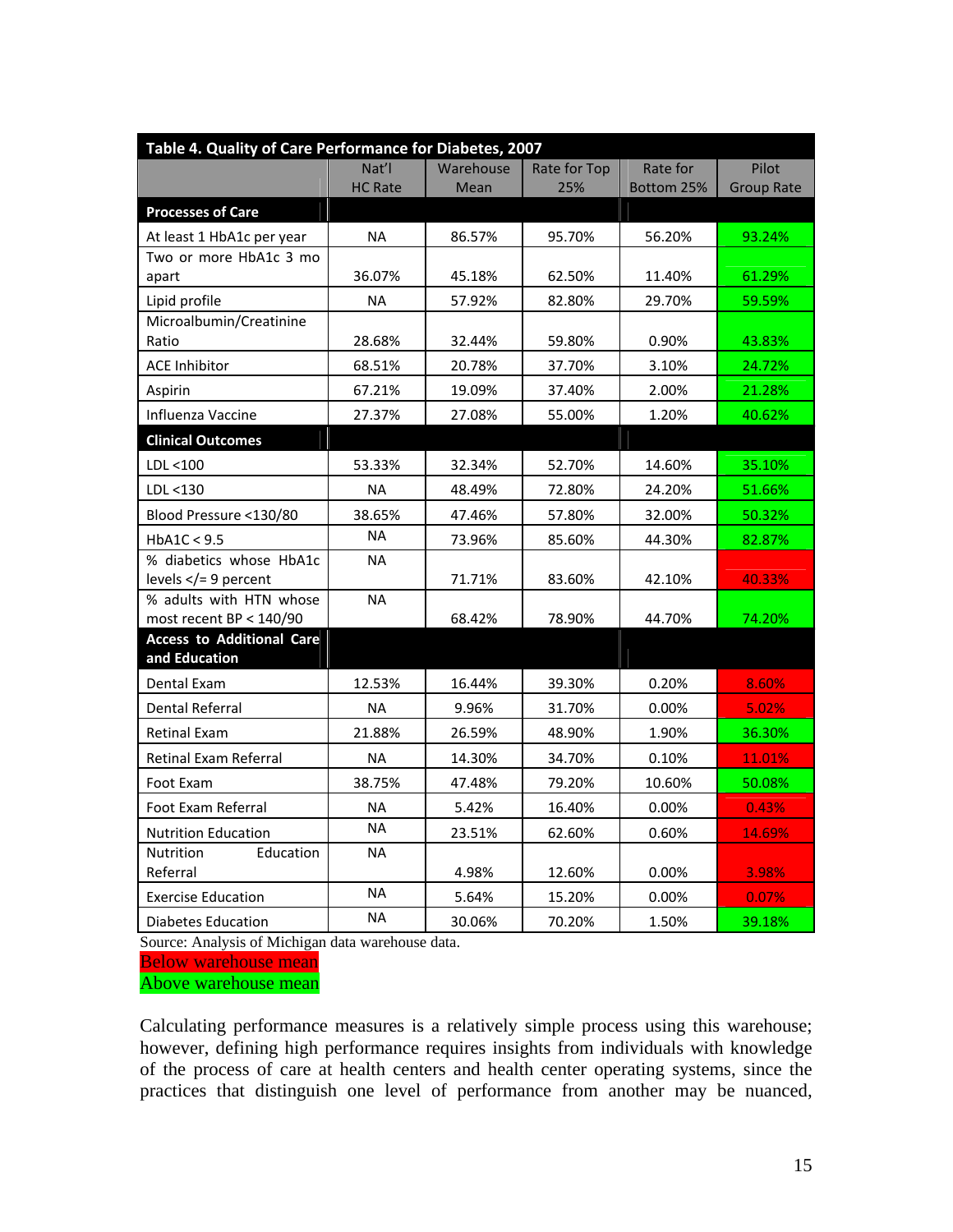requiring qualitative analytic techniques in combination with quantitative analysis. As mentioned earlier, this data warehouse currently cannot distinguish between a process that has not occurred versus a process that has occurred but was not reported. In order for researchers to identify this issue, a discussion with individual health centers was necessary.

### **Comparing Performance Based on Health Center Characteristics**

A distinguishing feature of health centers is their ability to effectively customize health care for distinct groups of patients with elevated health risks. Given the challenges of customizing care, a key concern becomes capturing health center and patient characteristics that potentially impact quality of care. For example, patients in rural areas must often travel long distances to receive care due to the limited supply of primary care, specialty care, diagnostic services (especially high tech, high cost services such as MRIs), and even pharmacies. This may impact performance measures that require a patient to receive a certain type of care such as an eye exam for diabetics or a screening exam like mammograms for women. Health centers that care for migrant and seasonal farm worker populations may have difficulty establishing continuity of care and following practice guidelines that require periodic assessments (e.g. two or more hemoglobin tests three months apart). Health centers for the homeless must contend with populations who are particularly vulnerable to unhealthy living conditions and have competing priorities such as food, clothing, and shelter; therefore, the performance measures that assess patient adherence to treatments may be lower.

Sharing health center performance indicators for patients with diverse racial and ethnic backgrounds and with different language requirements may stimulate exchange of culturally and linguistically appropriate practices to improve quality of care. For example, if a migrant health center wishes to adopt methods to improve the quality of diabetes care for migrant farm workers, it may be most effective to emulate other migrant health centers with higher performance ratings. Similarly, health centers with a high volume of uninsured patients may wish to learn how to coordinate specialty care and medication adherence for this population from other health centers operating under similar situations.

Further discussions among the pilot health centers highlighted the potential for performance differences based on the availability of on-site services, such as specialists, pharmacies, and diagnostic services. We postulate that health centers that provide on-site or co-located specialists and diagnostic services would perform better on measures requiring these services than health centers that do not, since patients might find it easier to adhere to referral recommendations if they do not have to leave the site. This has been described frequently for co-locating behavioral health services with primary care.<sup>22</sup> Colocating a pharmacy and a health center presumably would make it easier for patients to obtain their medicines and thus improve adherence to treatment regimens and ultimately

 $22$  Horvitz-Lennon M, Kilbourne AM, Pincus HA. 2006. From Silos To Bridges: Meeting The General Health Care Needs Of Adults With Severe Mental Illnesses. *Health Affairs*, 25(3): 659-669.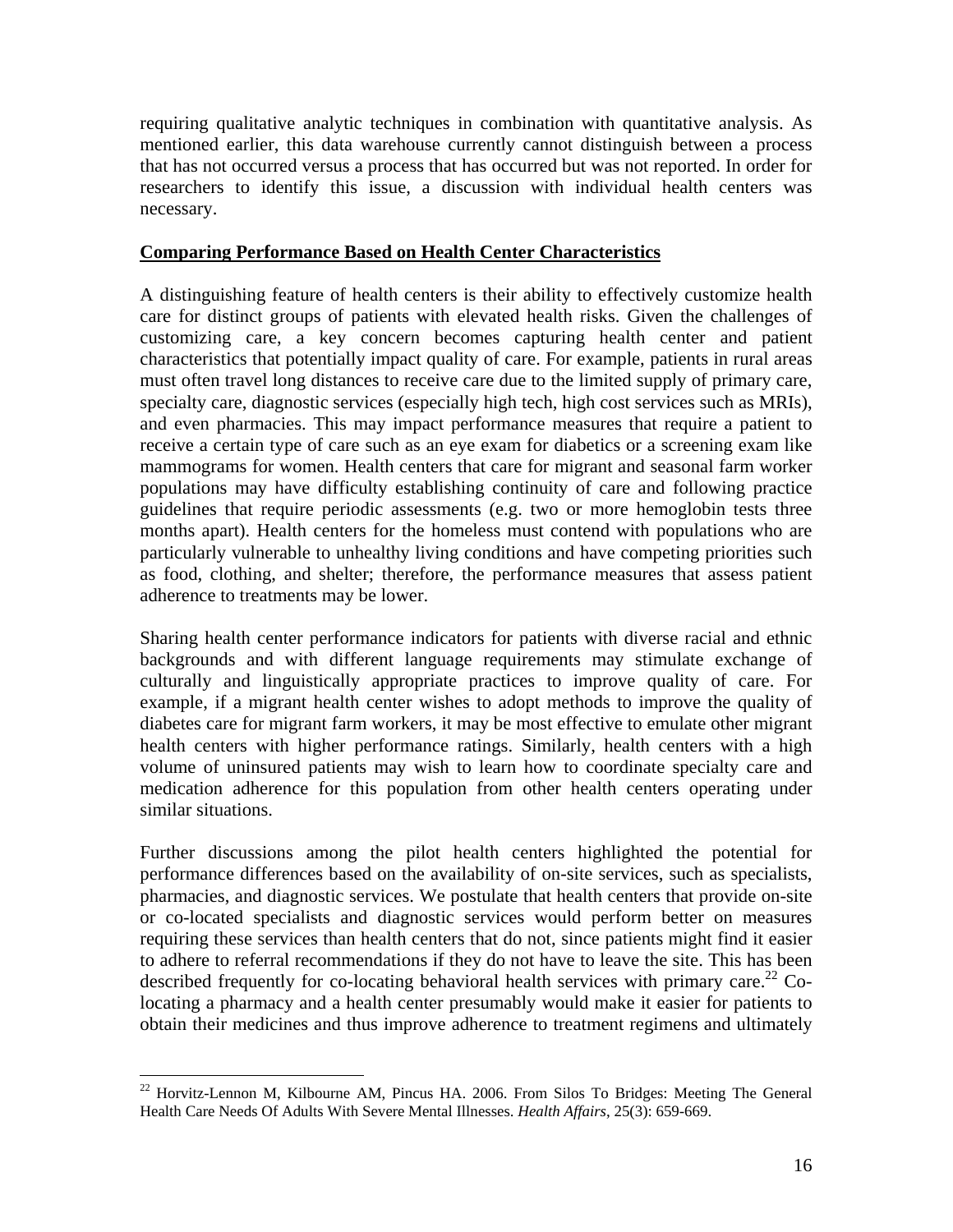health outcomes. If this hypothesis proves true, then it lends weight to policies that promote co-locating key specialists and services at all health centers.

## **4. INITIAL CONCLUSIONS AND LESSONS LEARNED**

#### **Project Achievements**

The MPCA-GW initiative begins to show the current capacity and functionality of the MPCA data warehouse. Furthermore, it demonstrates the potential uses of the quality improvement data specifically for health centers. Highlights of the initiative's achievements can be summarized below:

*Valuable information exists for improving health center operations and policies.* The data warehouse project reveals the richness of the information health centers possess that is not available elsewhere. Furthermore, the aggregation of health center data enables more meaningful and robust analysis and reporting. When the data analysis is expanded to include more of the centers in the data warehouse, and eventually linked to other existing data warehouses, information on practice patterns affecting medically underserved populations will become available. By coupling performance measures with health center characteristics (e.g. workforce, services), analysis may inform changes in health center operations. Examining performance measures tied to geography (e.g. counties, states) and populations (e.g. race/ethnicity, income) may inform policies related to access to care and distribution of necessary services.

*Health centers are willing to share data if there is trust and shared vision.* Currently, 26 health centers have agreed to share their data for detailed analysis. Many of these health centers have years of experience implementing quality improvement initiatives through the HRSA Collaboratives and welcome the additional information necessary to take the next steps. The project assured anonymity of the health centers unless direct authorization to identify the center was received. Although much work remains, the local and national partnerships formed through MPCA, the National Association of Community Health Centers (NACHC), and GW enabled the project staff and researchers to establish the necessary trust. Discussions with participating health centers reflected the essential role of a shared vision and trusting organizational collaborations in achieving data transparency

*Improving quality of care for entire populations and regions is a potential benefit.*  Since health centers, by design, serve medically underserved areas and populations, their patients are at risk for poor health outcomes. By improving the quality of care for those most vulnerable, these centers have the potential to impact and elevate health care indices for the general population. The project demonstrated the ability of the warehouse to conduct system-wide profiling of performance levels and pin-point health centers with low performance. Interventions can then be planned for focused support, technical assistance, and resource sharing to low performing health centers.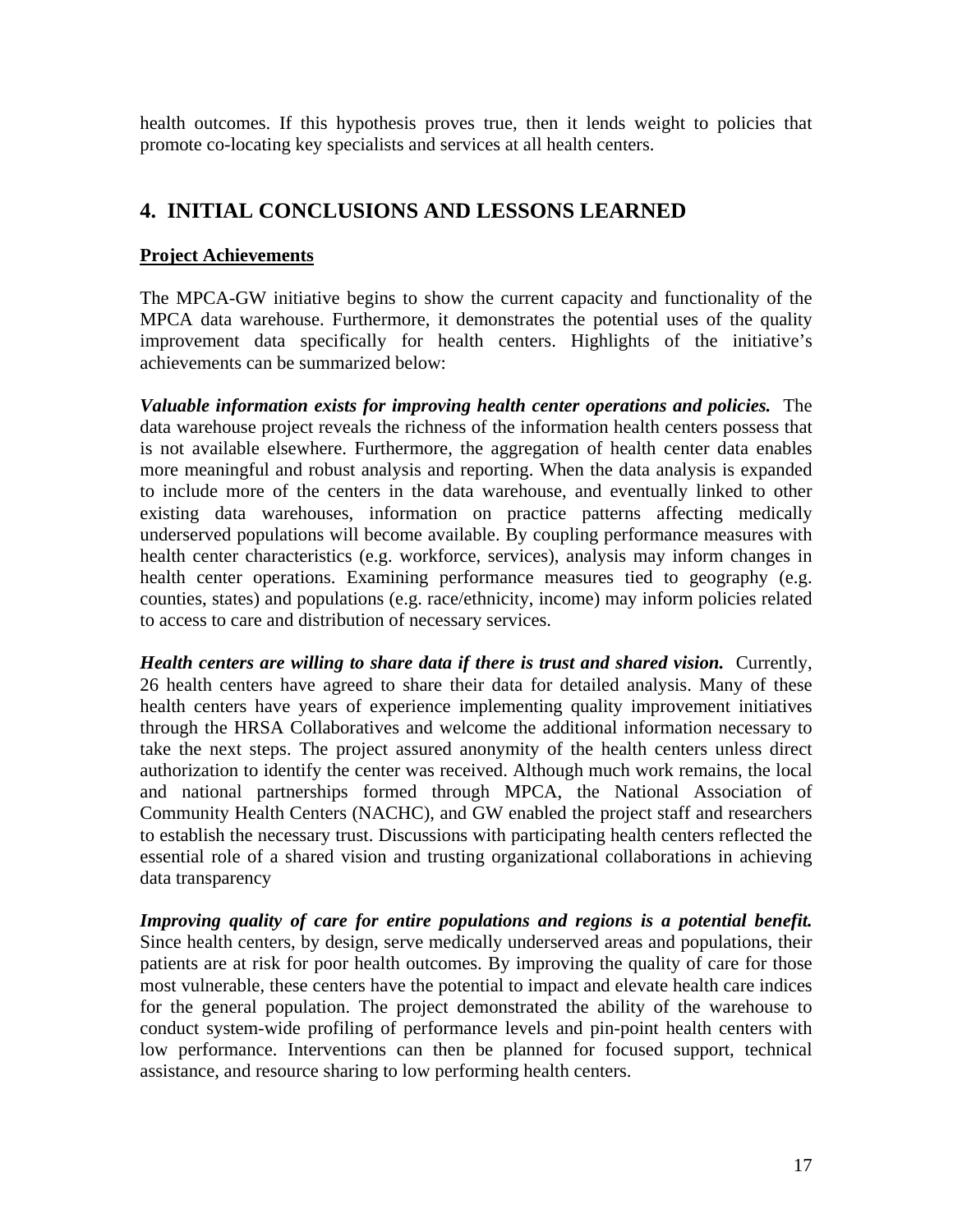#### **Project Challenges**

This project has faced challenges that are informative for the future, but not insurmountable with the appropriate level of investment and strategic partnerships.

*Sharing data requires trust building and long-term commitments.* The power and utility of a warehouse depends on the quality of the data it houses as well as the number of participating sites. The hesitance of some health centers to participate has already been noted, and the importance of trust cannot be understated in this process to promote transparency and collaboration in improving quality of care. Health centers that have agreed to share their data trust that their information will be used in a responsible manner that will not have adverse consequences. Expanding the group of centers will require demonstration of both the value of the process and positive experiences from those that participate currently. The researchers have tried to address various aspects of data security and disclosure issues, but new concerns arise. To anticipate and to create approaches to new challenges, the researchers must continuously gain and sustain the trust of the participants. Furthermore, researchers must have long-term commitments to the project that will encourage health centers to ultimately change and improve their practices.

*Assurance of data validity and standardized analytical methods are necessary.* Data and methodological challenges also loom large; inconsistent reporting and missing data pose challenges to data validity. Only some sites from each health center organization report data, and most centers report only on sub-populations of patients (mostly patients with chronic disease). Furthermore, since few health centers report on all quality indicators, practice patterns may not be accurately reflected in the data. Although standardization will be resource-intensive, especially as some centers move to various electronic health records systems, without consistent data entry and the creation and use of standard formats, comparisons among health centers will be impossible. For instance, most health centers report patient insurance using a health plan name rather than the category of insurance, such as "Medicaid" or "Private" insurance, creating an additional challenge for the system administrator, who had to decipher and categorize myriad health plans in the various states. Other issues abound—for instance, most patients in the cancer collaborative do not have a diagnosis of cancer but have been identified for screening purposes. Finally, point of care records are often recorded on paper and entered into electronic registries in a separate step, creating another opportunity for errors.

*Performance data alone is insufficient for meaningful quality improvement.* The ability to profile health center performance using various operational and systems analyses is not has not been fully developed for application to quality improvement or for use in the policy process. For QI purposes, identification of high-performing health centers must be coupled with information regarding the actual practice that leads to high performance, since these best practices would be most useful for health centers with similar patient populations and practice environments that include available resources and funding. Performance data, unless analyzed correctly, is difficult to use in policy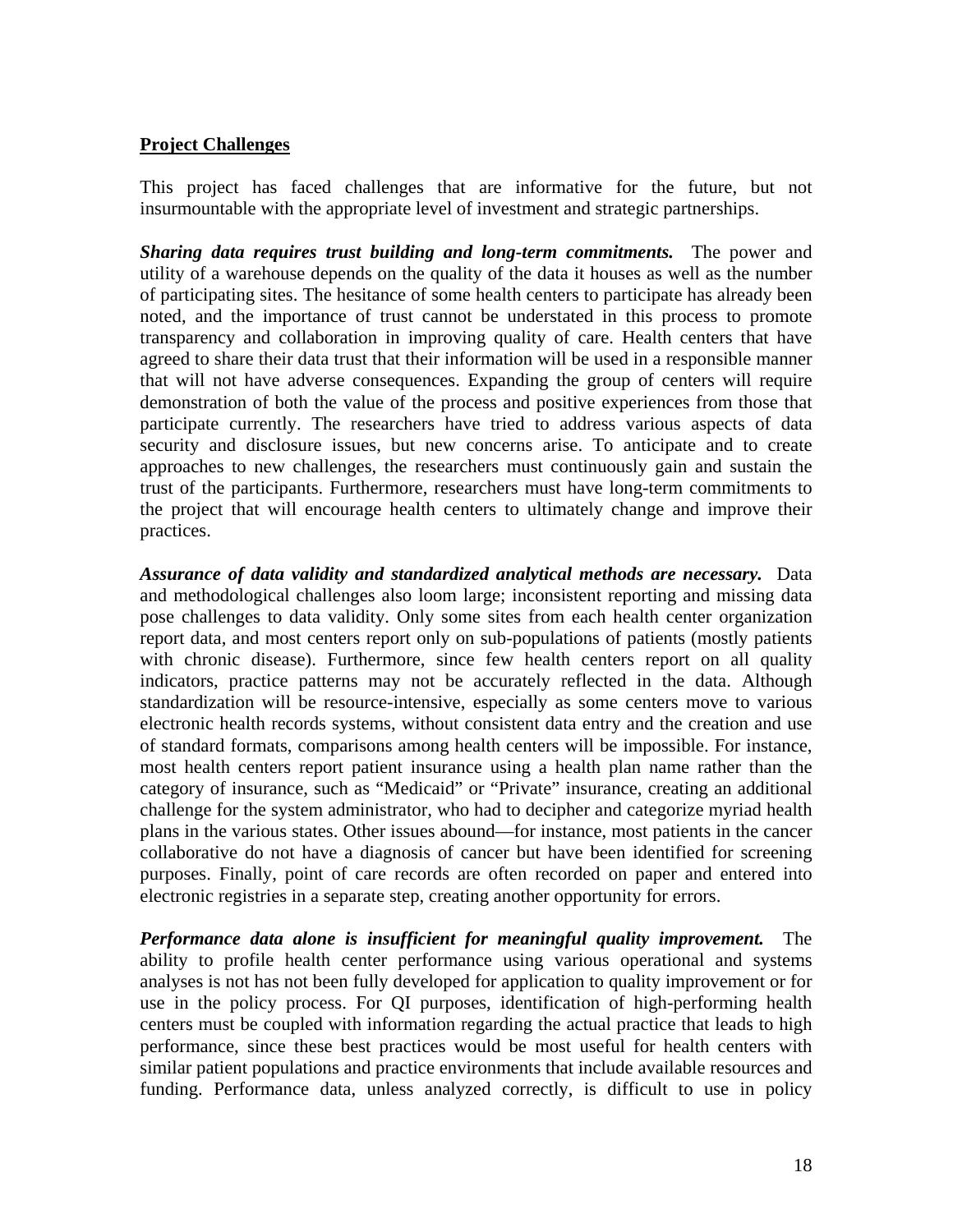decisions since the warehouse is structured to provide quality of care information and thus lacks some of the policy inputs, such as workforce characteristics and financing structures. Also, policy landscapes differ from state to state, and the implications of new and emerging policies and legislation, such as ARRA, need to be examined.

### **5. FUTURE DIRECTIONS AND POLICY CONSIDERATIONS**

#### **Next steps for the MPCA-GW Data Warehouse Project**

The project will continue with its work and focus more on data analysis and the development of case-use scenarios. In order to make the analyses more robust, health center recruitment will continue. The additional quality of care data from the health centers will be augmented by collection of health systems data at the state level. Developing the functional and technical capability of the warehouse to aggregate, store, and manipulate the data will become increasingly critical as participation expands and more information is available for analysis. Simultaneously, the project will enter the qualitative phase of supplementing the performance data with case studies of highperforming health centers. The combination of clinical, administrative, operational, and health systems data should provide health centers and their stakeholders the incentive to take the next steps. Furthermore, to gain truly meaningful data, health centers need the technical capability to integrate their data nationally and ultimately, to integrate their data with non-health center providers.

### **National Health Center Quality Improvement Infrastructure**

### *National Health Center Quality of Care Data Repository (NQDR)*

 $\overline{a}$ 

This multi-center, multi-state research project provides the vision and initial steps toward a national quality of care data repository (NQDR) that integrates all health centers regardless of the type of EHR or registry used. HRSA had set up the national result reporting site (HDNR) for the Health Disparities Collaboratives; however, the number of health centers that continue to report using this site has dropped significantly since the end of the Collaboratives program in 2008. HDNR was also used to report aggregate data and lacked patient-level data to do detailed or focused analysis. The vision for the NQDR includes patient-level data that can be analyzed and used to provide decision support for health centers, HCCN, PCAs and to HRSA.

The backbone of health center NQDR may be the Nationwide Health Information Network (NHIN) being developed by the federal government and accelerated by ARRA's HIT funding. NHIN proposes to securely connect patient level electronic health information among providers, insurers, consumers, and other stakeholders.<sup>23</sup> According to the Director of Health Information Technology at NACHC, approximately 53 health

<sup>&</sup>lt;sup>23</sup> US Department of Health and Human Services, Office of the National Coordinator for Health Information **Technology.** The Section of Technology. Available at the at http://healthit.hhs.gov/portal/server.pt?open=512&objID=1142&parentname=CommunityPage&parentid=7 &mode=2&in\_hi\_userid=10741&cached=true. Accessed on July 26, 2009.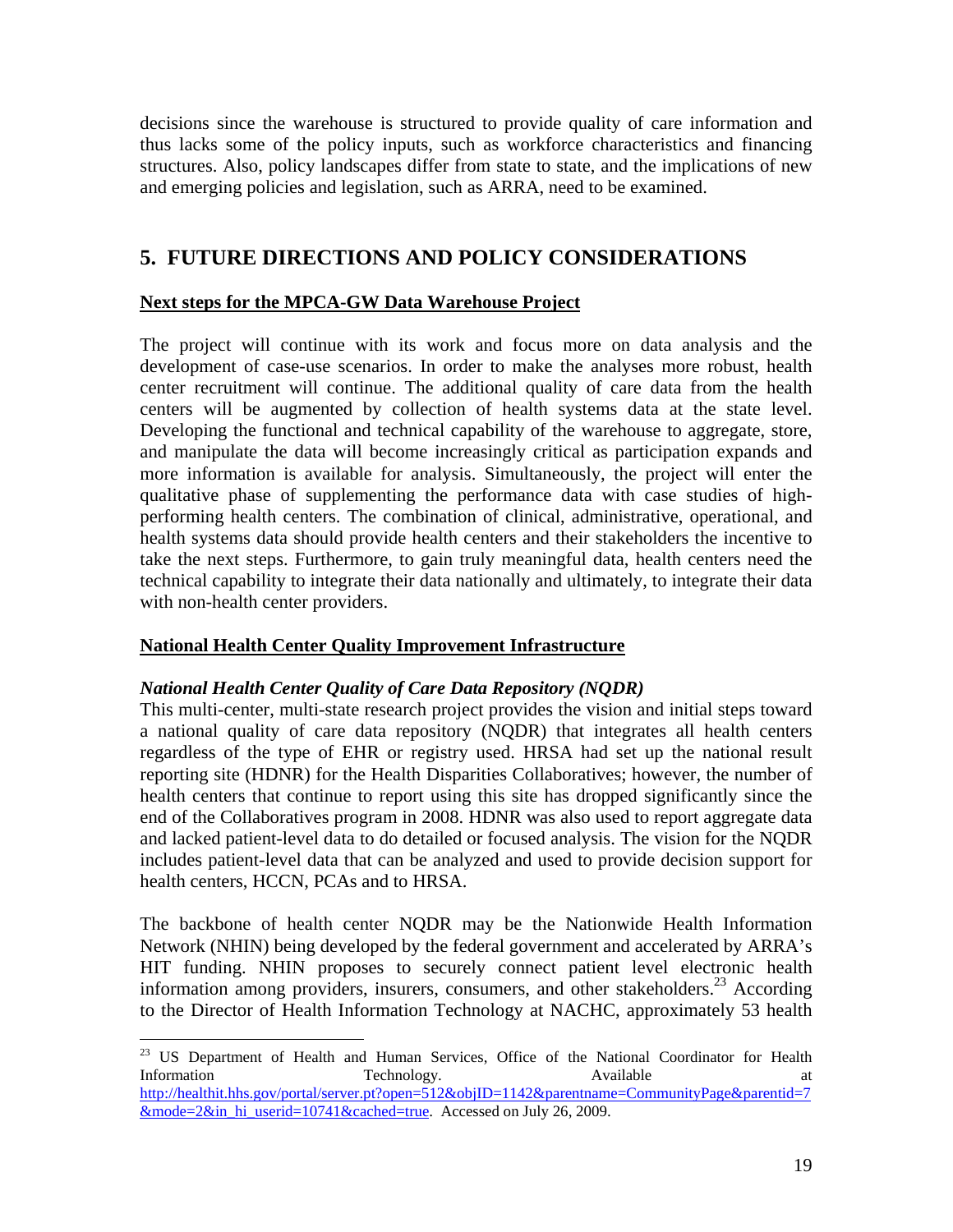center controlled networks (HCCN) of varying sizes share HIT infrastructure and data. $^{24}$ NHIN will allow each individual health center to share their data with others, but the HCCN structure will have advantages of providing regional data support and analysis specific to health center clients. The connection of HCCNs, PCA networks, and warehouses through NHIN will allow for national, state, and local level benchmarking. The involvement of HCCNs and PCAs will facilitate this process because in order for data sharing to occur, data use agreements between and across providers, such as those used in this project, are necessary.



**Figure 3. National Health Center Quality of Care Data Repository and Nationwide Health Information Network (NHIN)**

#### *Innovations to Transform Health Center Quality of Care*

<u>.</u>

Health centers and networks are also primed to take advantage of various implementation strategies for building a national quality improvement infrastructure. *Health Care Cooperative Extension Services* have been proposed as possible ways to combine research, education, and practice to transform primary care and diffuse quality improvement strategies.<sup>25</sup> Many health centers participate in research and education through academic partners, practice-based research networks (PBRNs), and Area Health Education Centers (AHECs). NQDR would provide valuable data to these partnerships to transform health care in medically underserved areas.

**DW:** Data Warehouse, **NACHC:** National Association of Community Health Centers, **PCA:** Primary Care Association, **HCCN:** Health Center Controlled Networks, **HC:** Health Centers,

 $24$  Phone interview with Michael Lardiere, Director of Health Information Technology at the National Association of Community Health Centers. July 24, 2009.

<sup>25</sup> Grumbach K, Mold JW. 2009. A Health Care Cooperative Extension Service: Transforming Primary Care and Community Health. *JAMA*. 301(24):2589-2591